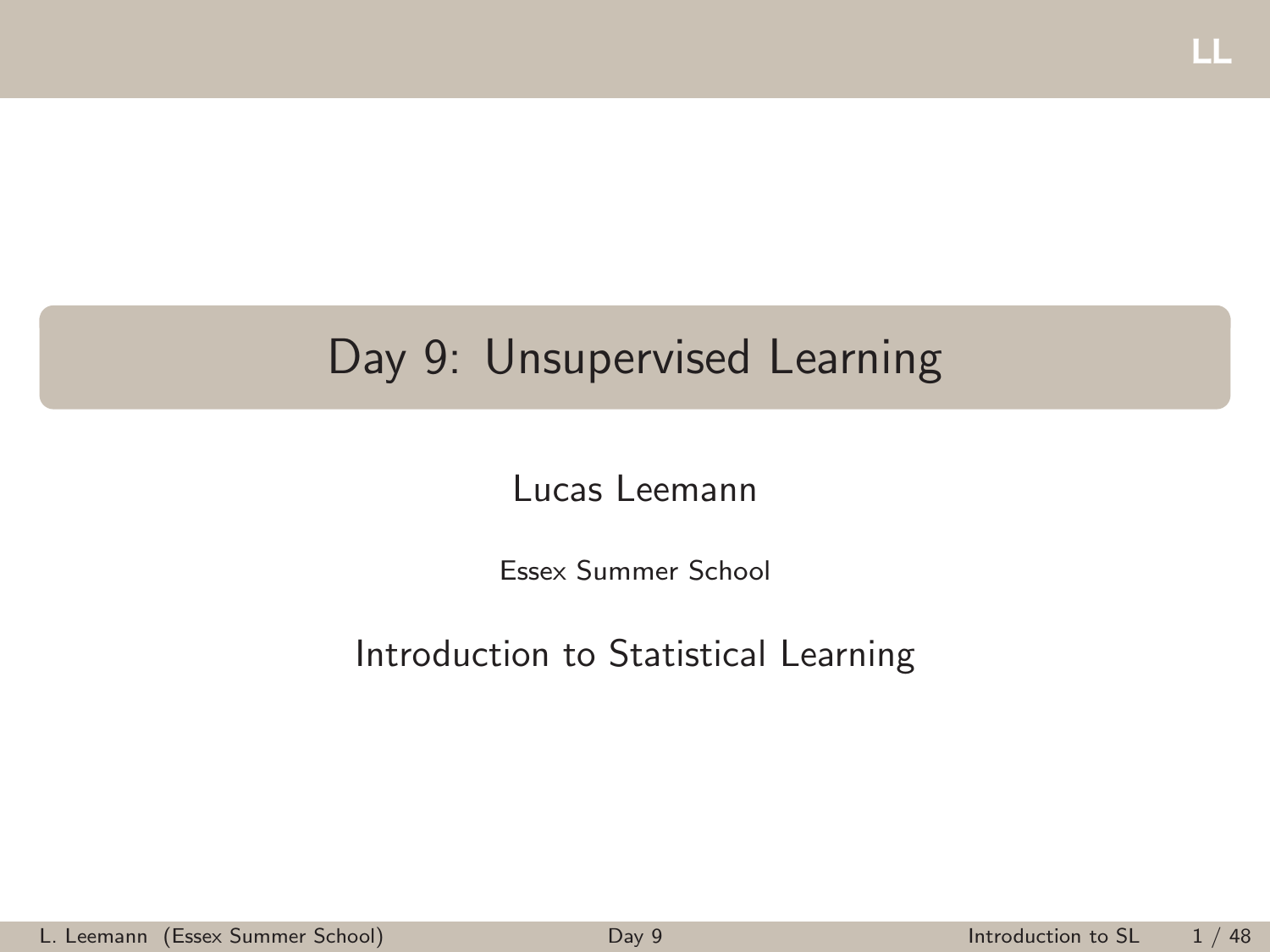### **1** [Unsupervised Learning](#page-2-0)

2 [Principal Components Analysis](#page-6-0)

#### [Clustering](#page-22-0)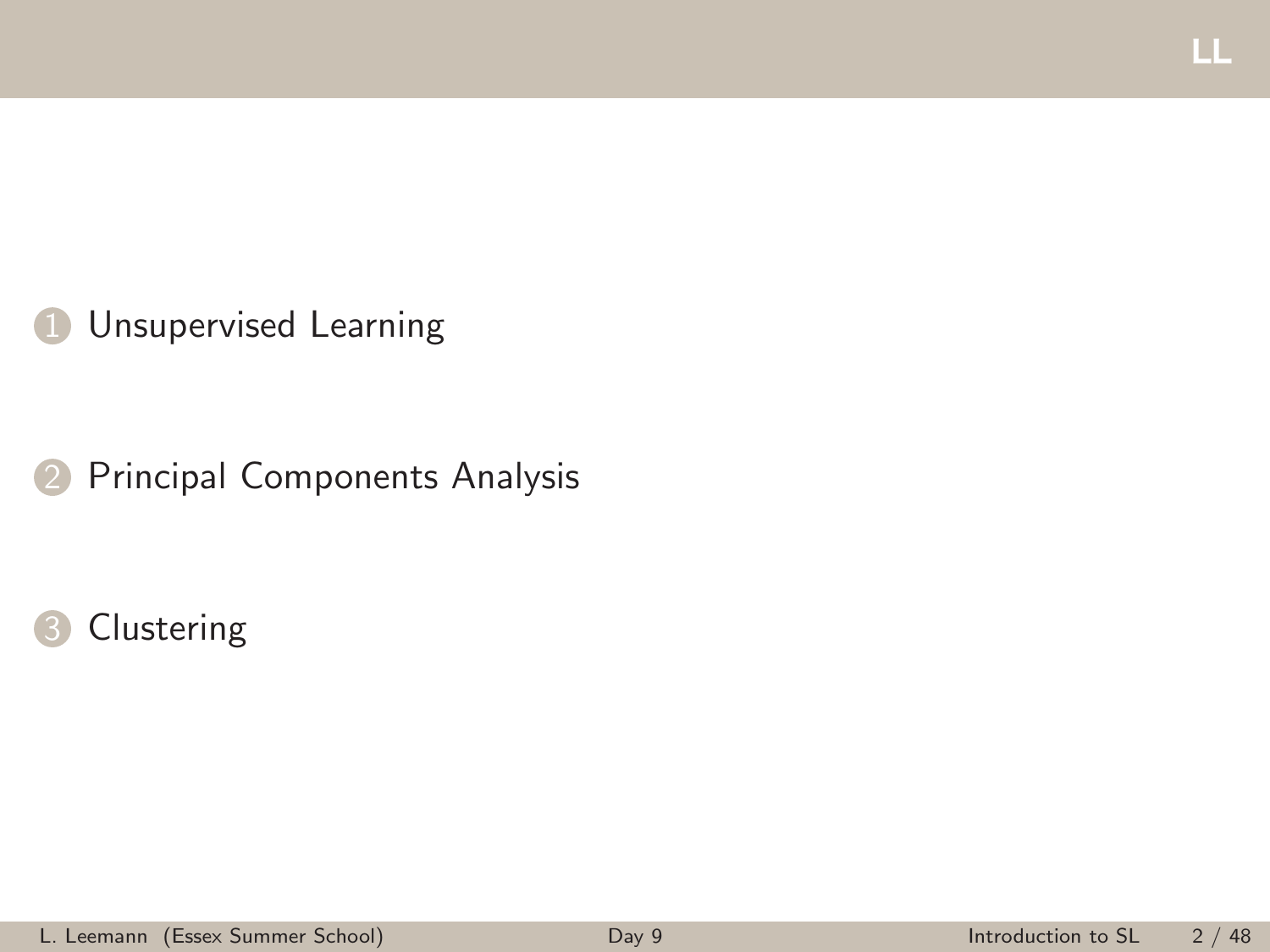#### <span id="page-2-0"></span>Unsupervised Learning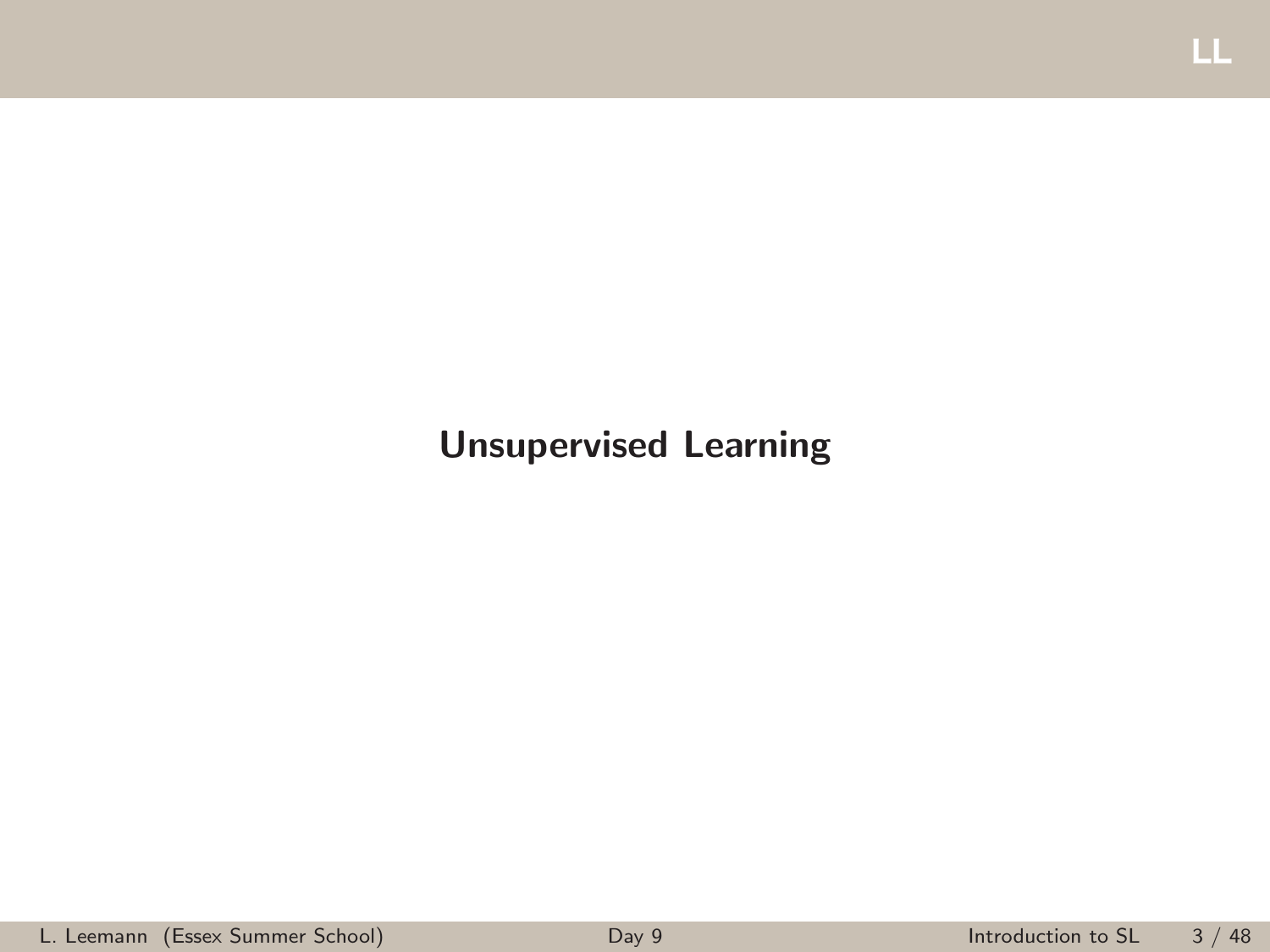# Unsupervised Learning

#### Unsupervised vs Supervised Learning:

- Most of this course focuses on supervised learning methods such as regression and classification.
- In that setting we observe both a set of features  $X_1, X_2, \ldots, X_p$  for each object, as well as a response or outcome variable *Y* . The goal is then to predict Y using  $X_1, X_2, \ldots, X_p$ .
- Here we instead focus on unsupervised learning, where we observe only the features  $X_1, X_2, \ldots, X_p$ . We are not interested in prediction, because we do not have an associated response variable *Y* .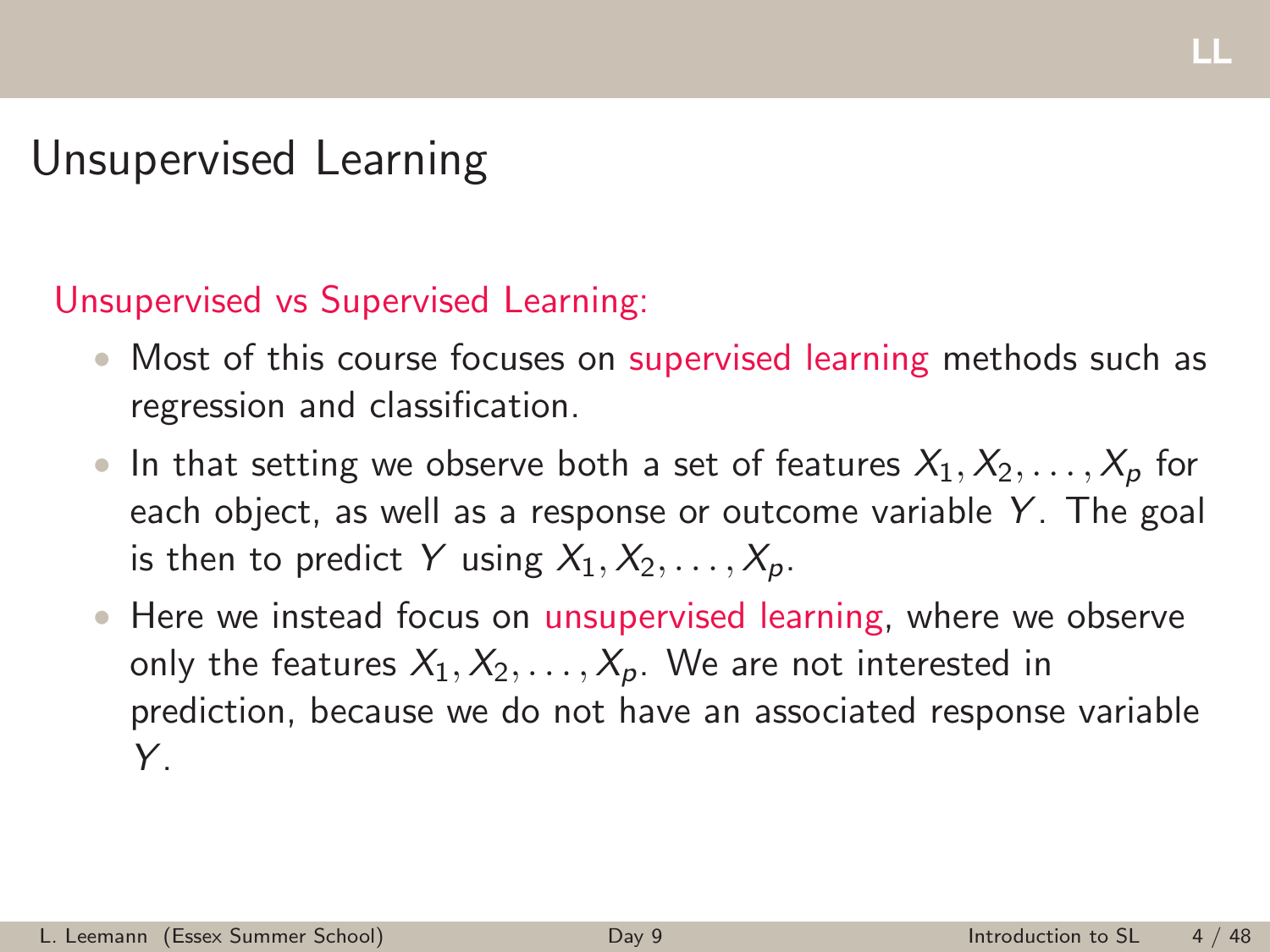# The Goals of Unsupervised Learning

- The goal is to discover interesting things about the measurements: is there an informative way to visualize the data? Can we discover subgroups among the variables or among the observations?
- We discuss two methods:
	- principal components analysis, a tool used for data visualization or data pre-processing before supervised techniques are applied, and
	- clustering, a broad class of methods for discovering unknown subgroups in data.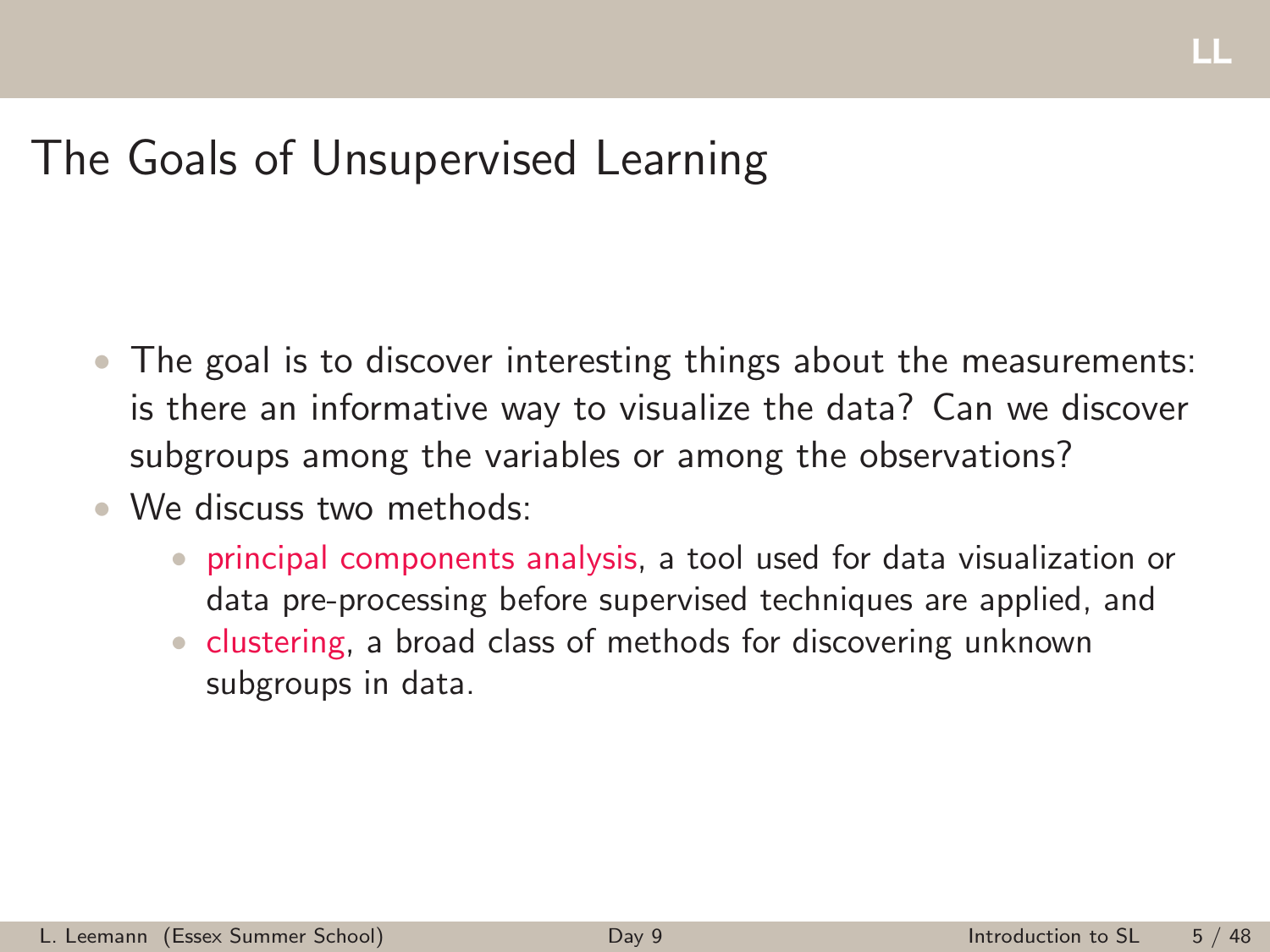# The Challenge of Unsupervised Learning

- Unsupervised learning is more subjective than supervised learning, as there is no simple goal for the analysis, such as prediction of a response.
- But techniques for unsupervised learning are of growing importance in a number of fields:
	- subgroups of breast cancer patients grouped by their gene expression measurements,
	- groups of shoppers characterized by their browsing and purchase histories,
	- movies grouped by the ratings assigned by movie viewers.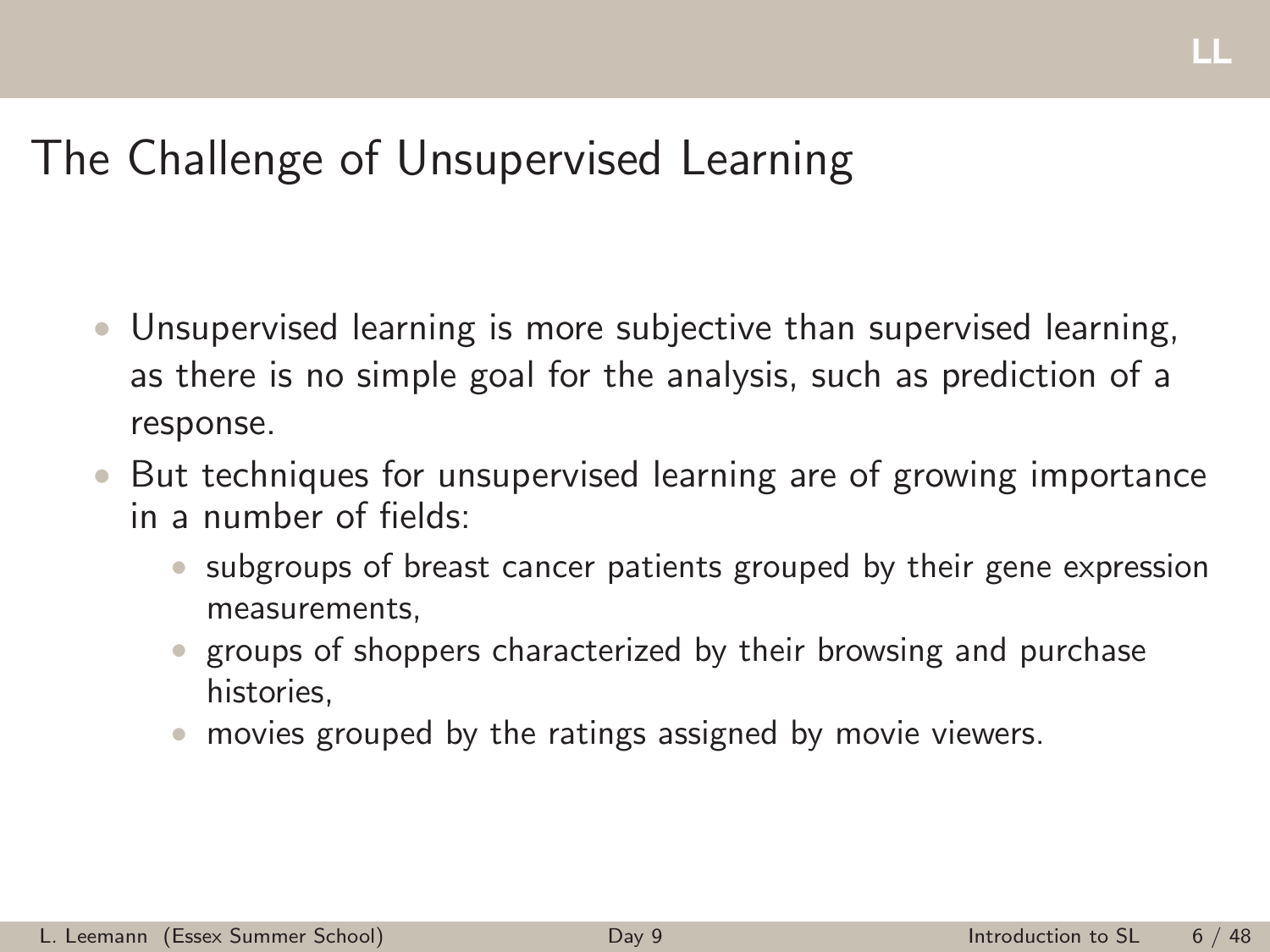#### <span id="page-6-0"></span>Principal Components Analysis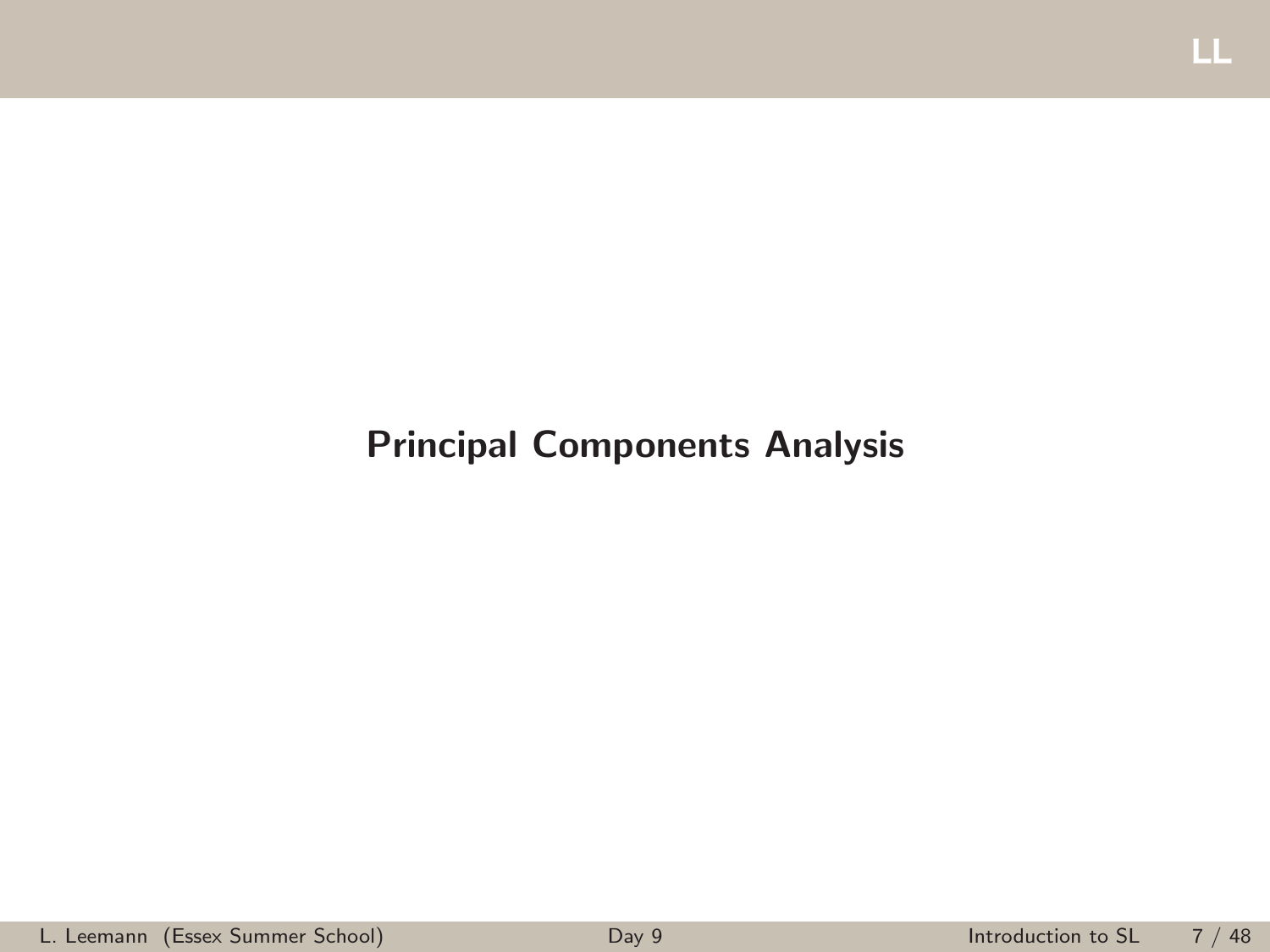# Principal Components Analysis

- PCA produces a low-dimensional representation of a dataset. It finds a sequence of linear combinations of the variables that have maximal variance, and are mutually uncorrelated.
- Apart from producing derived variables for use in supervised learning problems, PCA also serves as a tool for data visualization.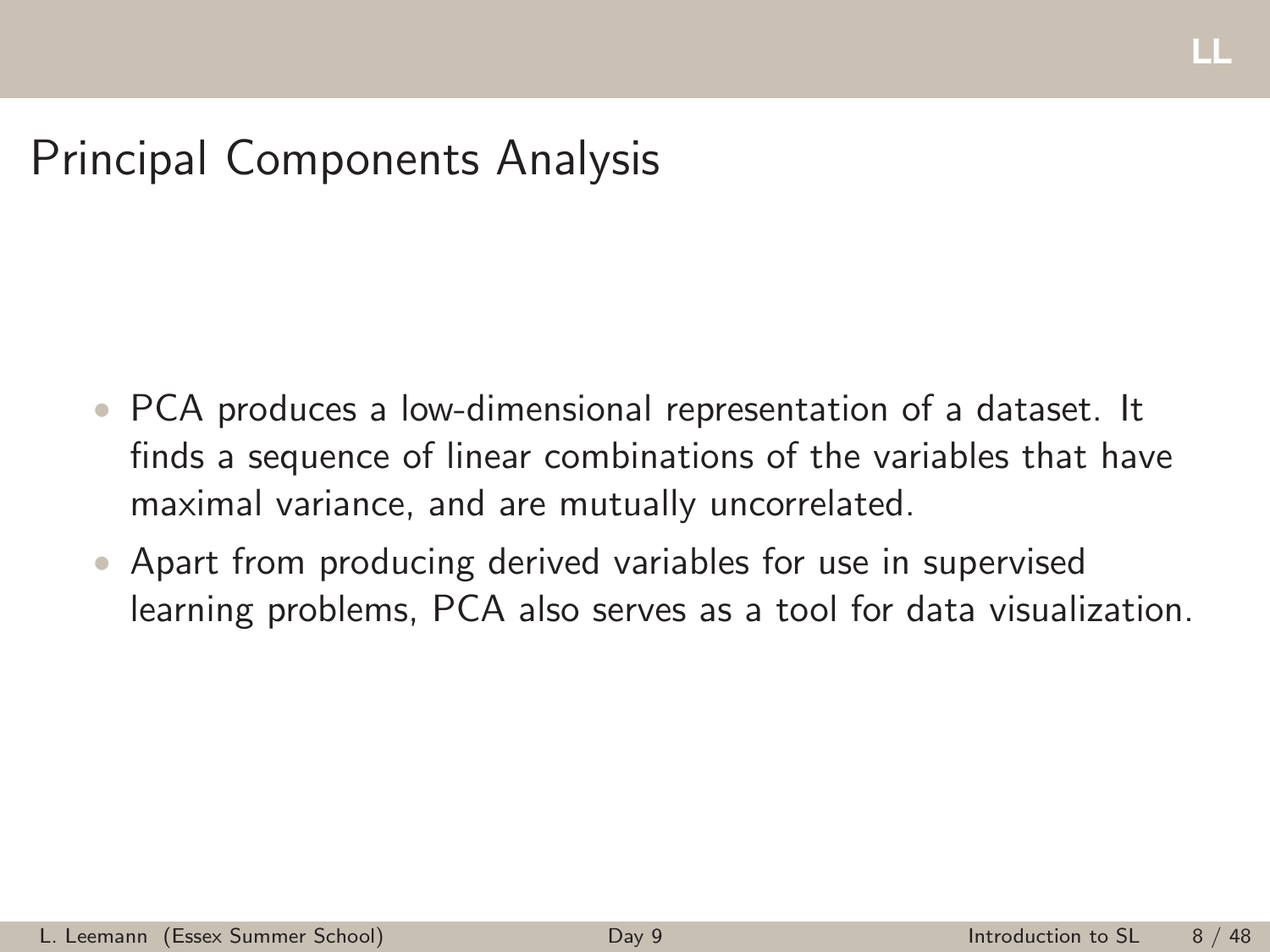# Principal Components Analysis: details

• The first principal component of a set of features  $X_1, X_2, \ldots, X_p$  is the normalized linear combination of the features

$$
Z_1 = \phi_{11}X_1 + \phi_{21}X_2 + \cdots + \phi_{p1}X_p
$$

that has the largest variance. By normalized, we mean that  $\sum_{j=1}^{p} \phi_{j1}^{2} = 1.$ 

• We refer to the elements  $\phi_{11}, \ldots, \phi_{p1}$  as the loadings of the first principal component; together, the loadings make up the principal component loading vector,

$$
\phi_1=(\phi_{11}\ \phi_{21}\ldots\phi_{p1})^T.
$$

• We constrain the loadings so that their sum of squares is equal to one, since otherwise setting these elements to be arbitrarily large in absolute value could result in an arbitrarily large variance.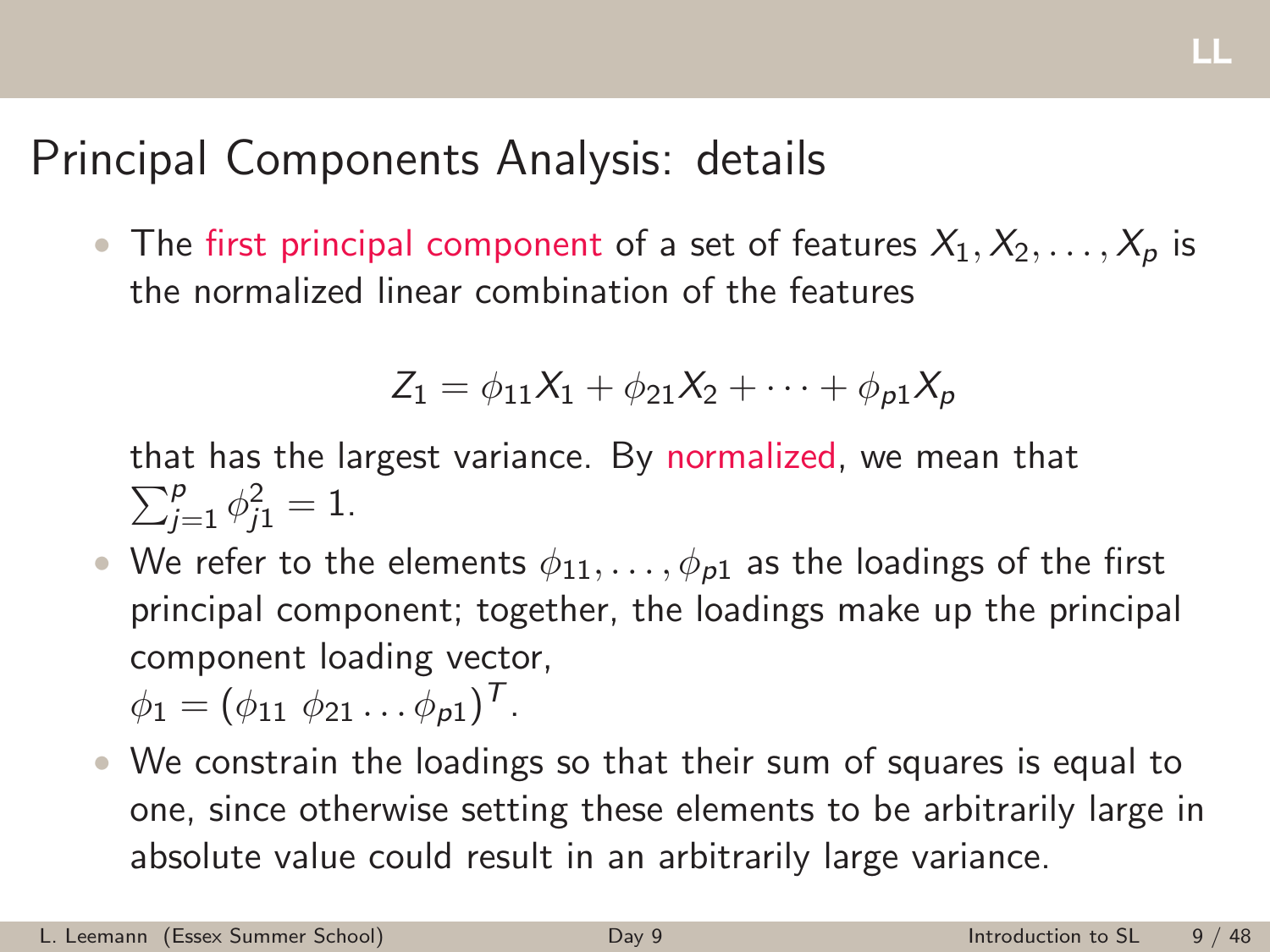# PCA: example





- The population size (*pop*) and ad spending (*ad*) for 100 different cities are shown as purple circles.
- The green solid line indicates the first principal component, and the blue dashed line indicates the second principal component.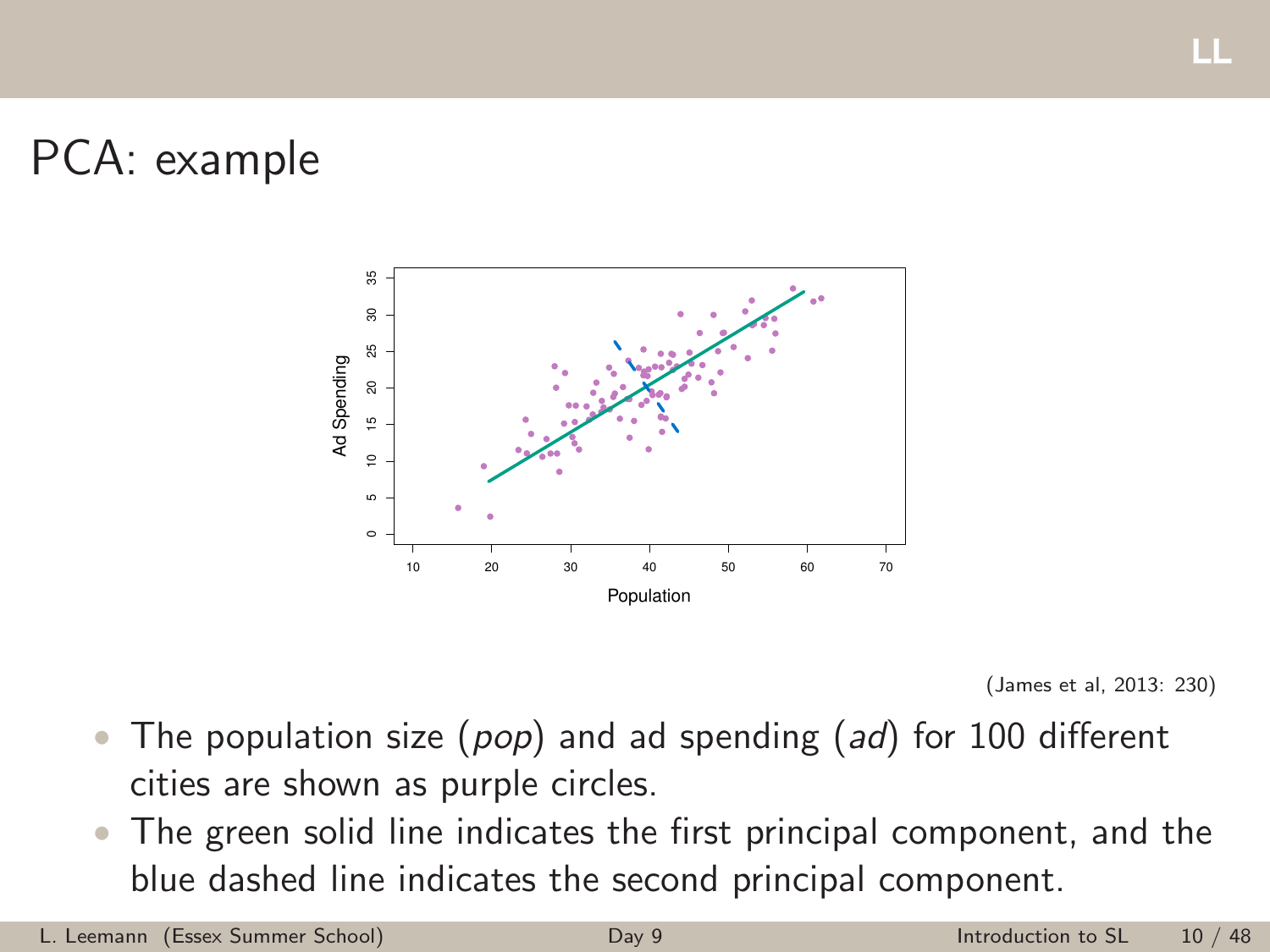# Computation of Principal Components

- Suppose we have a  $n \times p$  data set **X**. Since we are only interested in variance, we assume that each of the variables in  $X$  has been centered to have mean zero (that is, the column means of  $X$  are zero).
- We then look for the linear combination of the sample feature values of the form

$$
z_i 1 = \phi_{11} x_{i1} + \phi_{21} x_{i2} + \cdots + \phi_{p1} x_{ip}
$$
 (1)

for  $i = 1, \ldots, n$  that has largest sample variance, subject to the constraint that  $\sum_{j=1}^{p} \phi_{j1}^{2} = 1$ .

• Since each of the  $x_{ii}$  has mean zero, then so does  $z_{i1}$  (for any values of  $\phi_{i1}$ ). Hence the sample variance of the  $z_{i1}$  can be written as 1  $\frac{1}{n}\sum_{i=1}^{n} z_{i1}^{2}$ .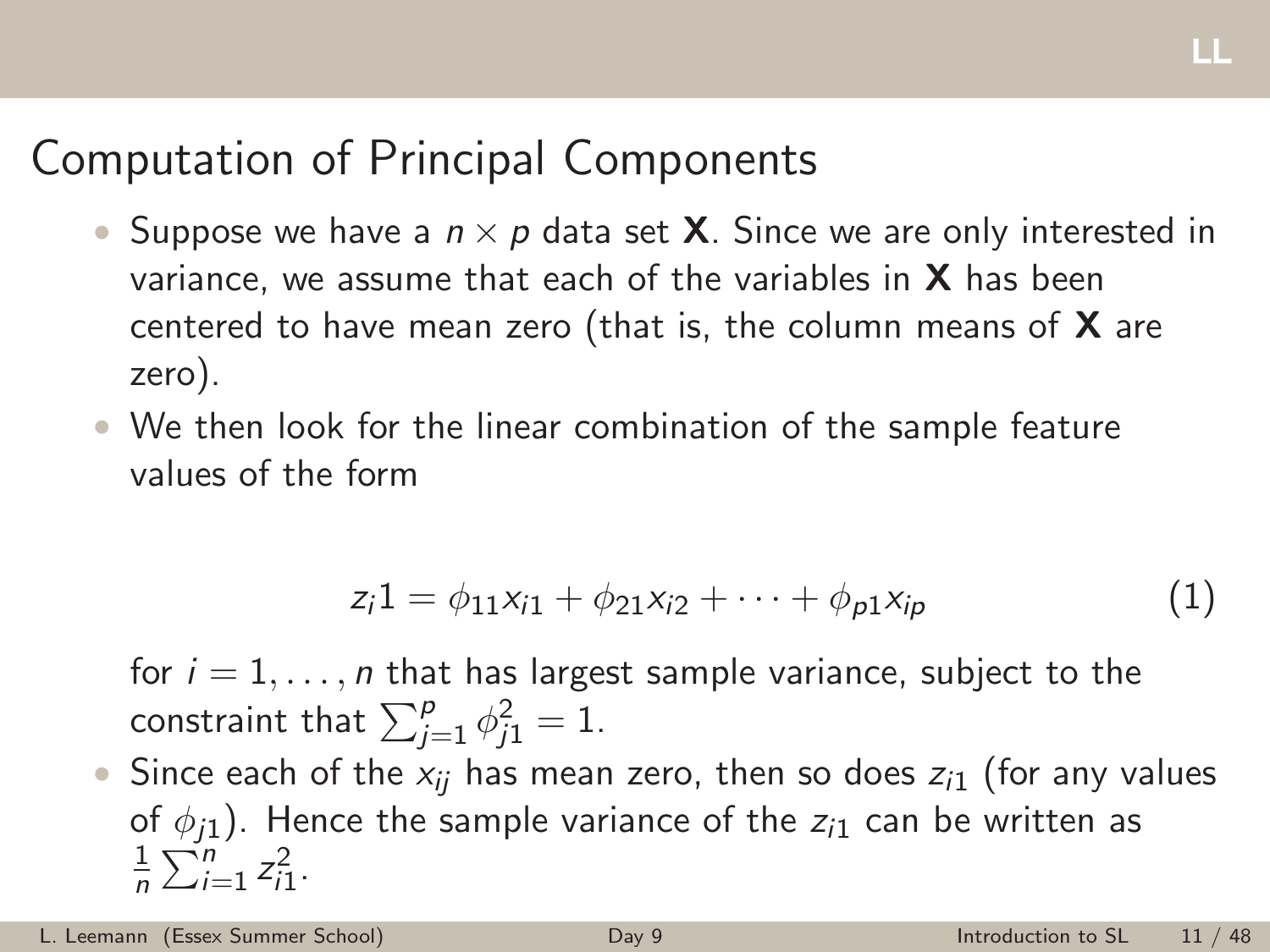## Further principal components

- The second principal component is the linear combination of  $X_1, \ldots, X_p$  that has maximal variance among all linear combinations that are uncorrelated with *Z*1.
- The second principal component scores  $z_1$ <sub>2</sub>,  $z_2$ <sub>2</sub>, ...,  $z_n$ <sub>2</sub> take the form

$$
z_{i2} = \phi_{12}x_{i1} + \phi_{22}x_{i2} + \cdots + \phi_{p2}x_{ip},
$$

where  $\phi_2$  is the second principal component loading vector, with elements  $\phi_1$ <sub>2</sub>,  $\phi_2$ <sub>2</sub>, ...,  $\phi_p$ <sub>2</sub>.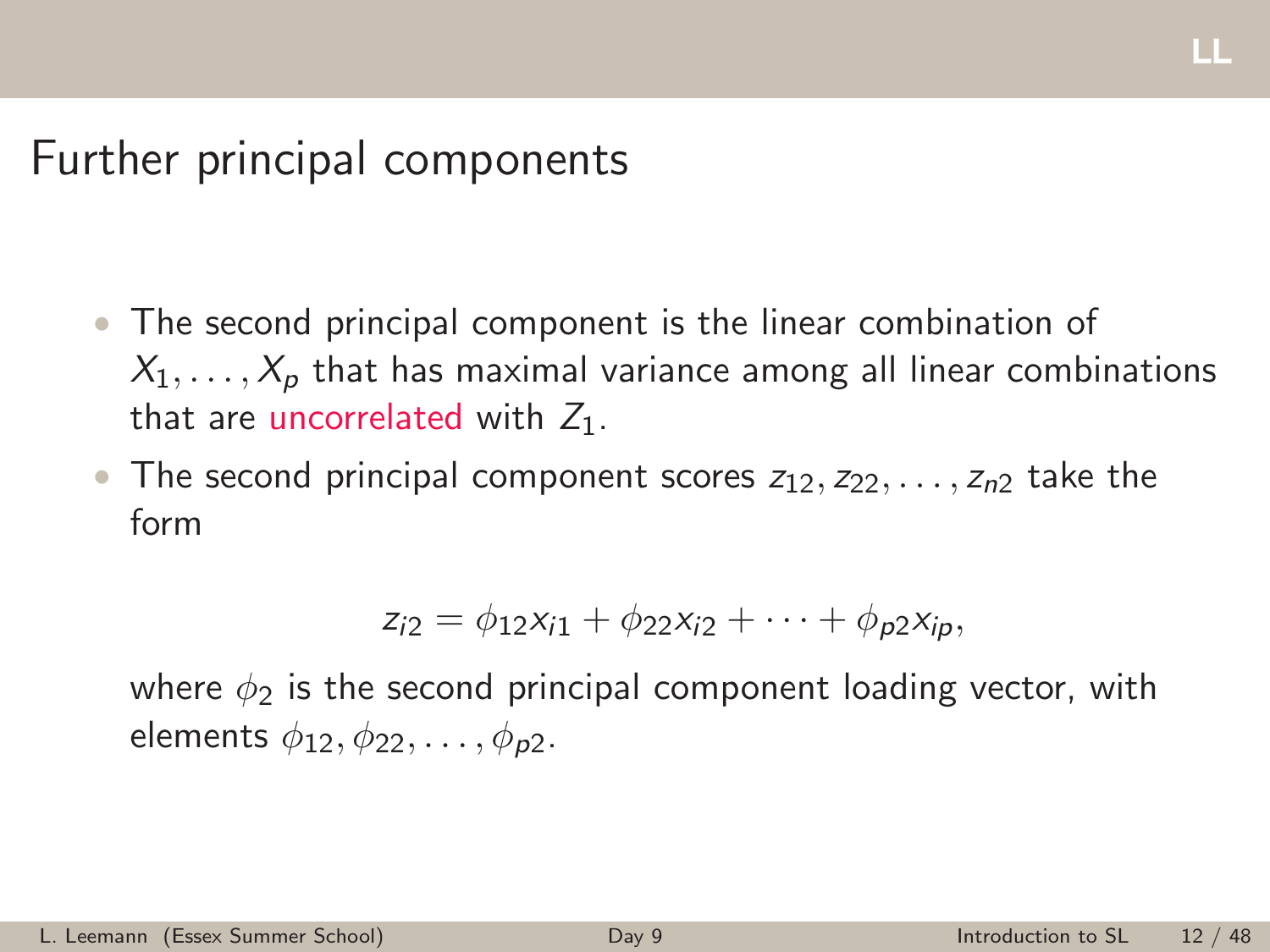## Illustration

- *USAarrests* data: For each of the fifty states in the United States, the data set contains the number of arrests per 100,000 residents for each of three crimes: *Assault*, *Murder*, and *Rape*. We also record *UrbanPop* (the percent of the population in each state living in urban areas).
- The principal component score vectors have length  $n = 50$ , and the principal component loading vectors have length  $p = 4$ .
- PCA was performed after standardizing each variable to have mean zero and standard deviation one.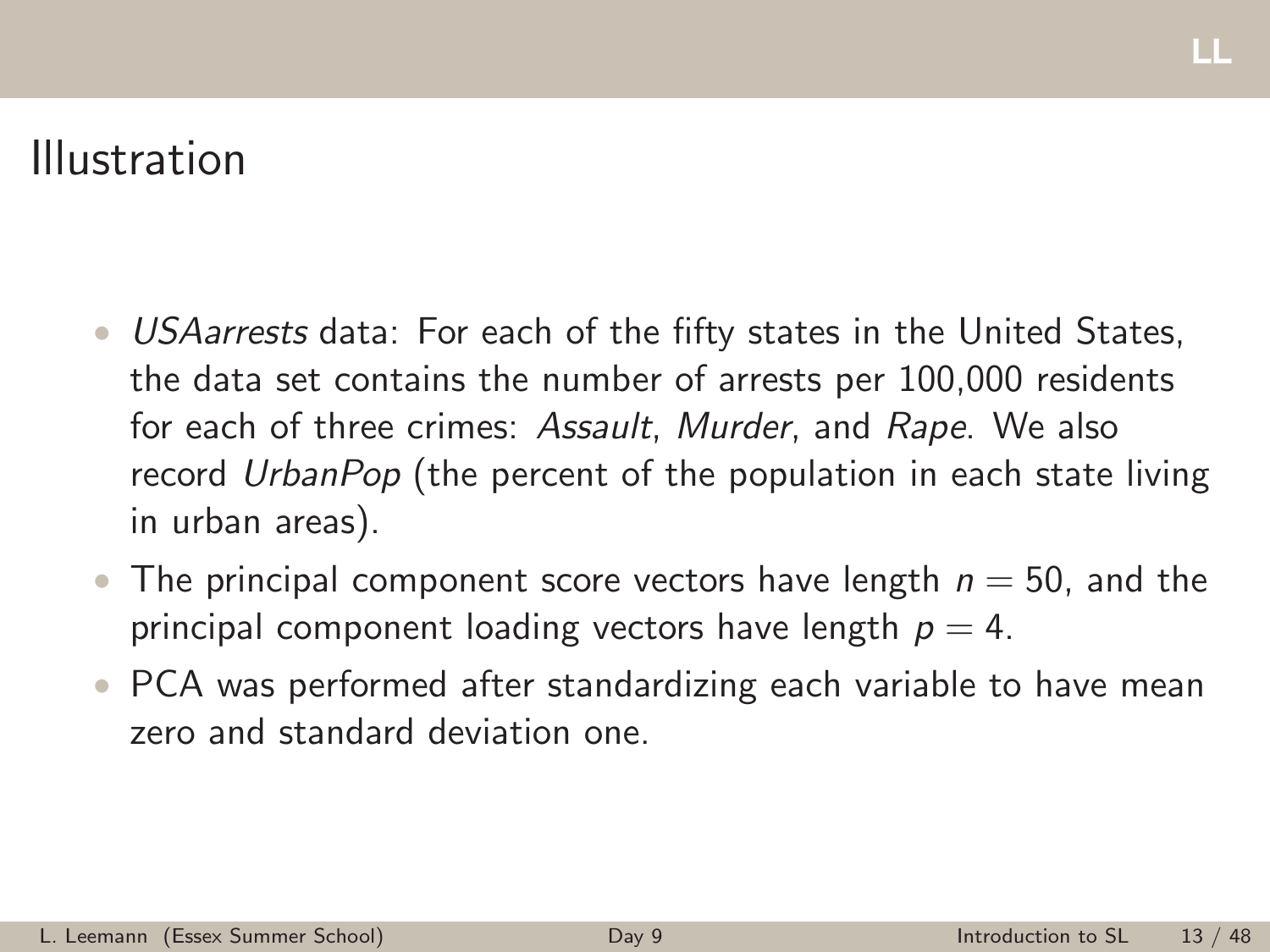## USAarrests data: PCA plot



First Principal Component

(James et al, 2013: 378)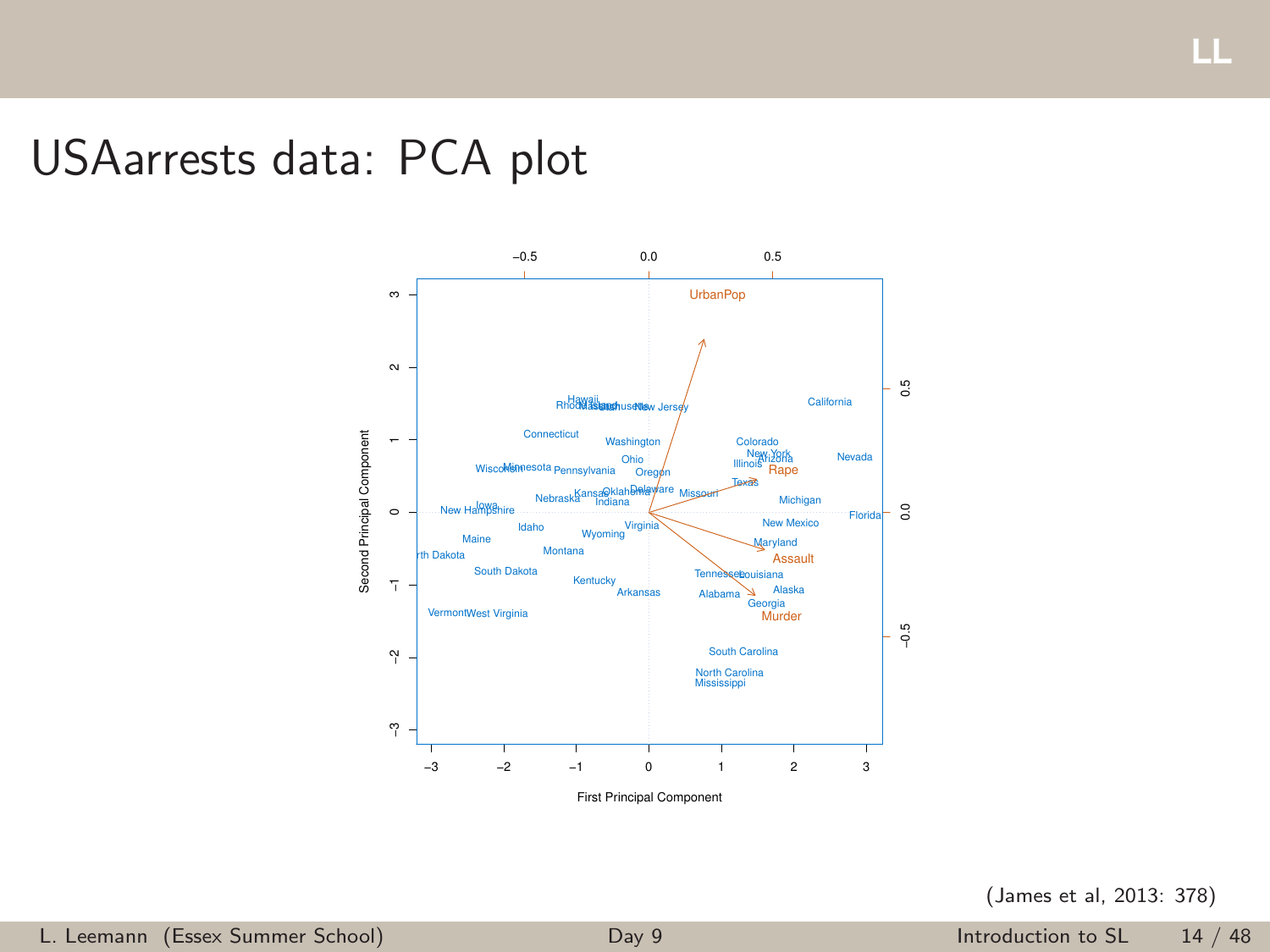# Figure details

The first two principal components for the USArrests data.

- The blue state names represent the scores for the first two principal components.
- The orange arrows indicate the first two principal component loading vectors (with axes on the top and right). For example, the loading for *Rape* on the first component is 0.54, and its loading on the second principal component 0.17 [the word *Rape* is centered at the point (0.54, 0.17)].
- This figure is known as a biplot, because it displays both the principal component scores and the principal component loadings.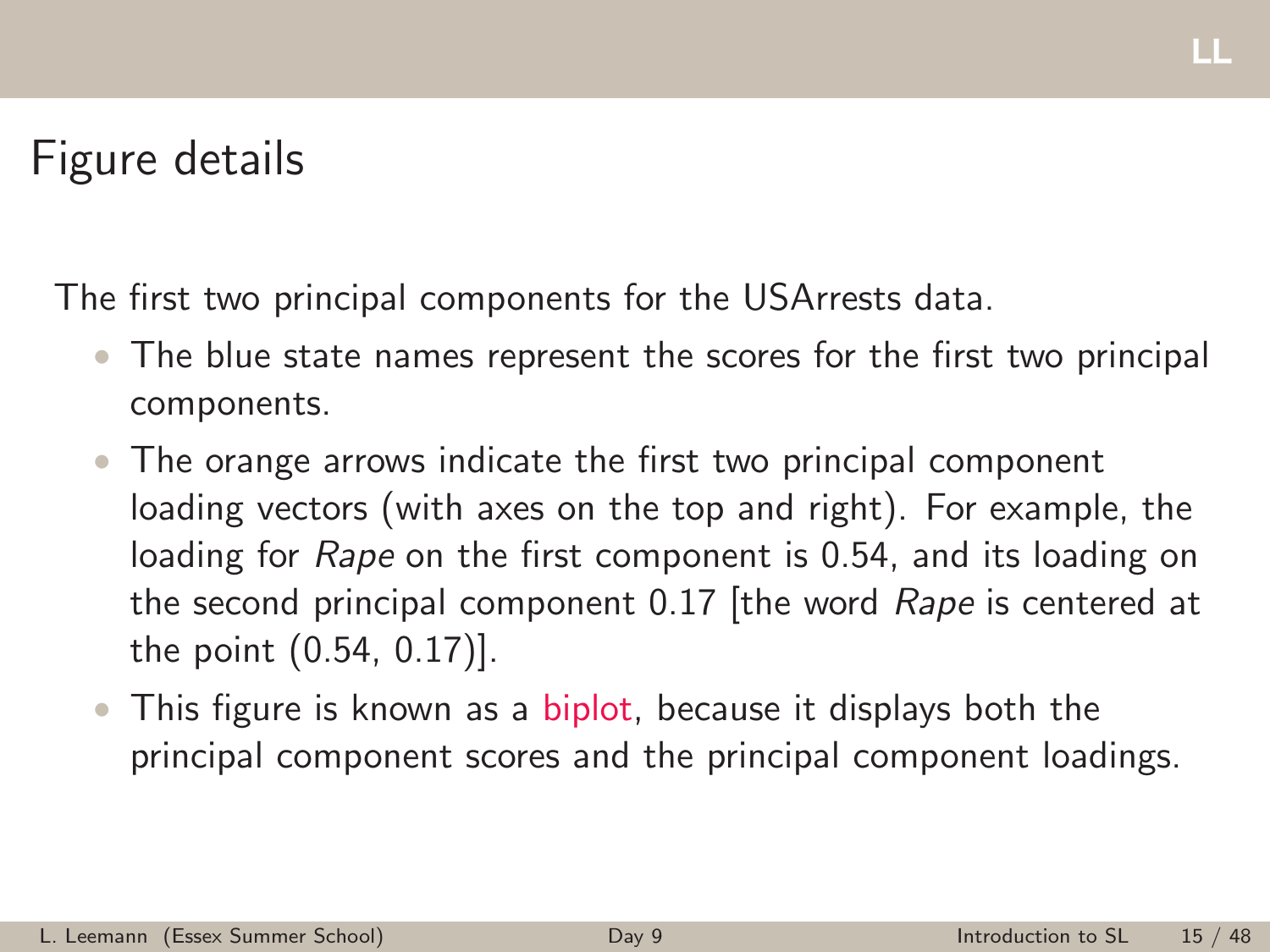|          | PC <sub>1</sub> | PC <sub>2</sub> |
|----------|-----------------|-----------------|
| Murder   | 0.5358995       | $-0.4181809$    |
| Assault  | 0.5831836       | $-0.1879856$    |
| UrbanPop | 0.2781909       | 0.8728062       |
| Rape     | 0.5434321       | 0.1673186       |

LL-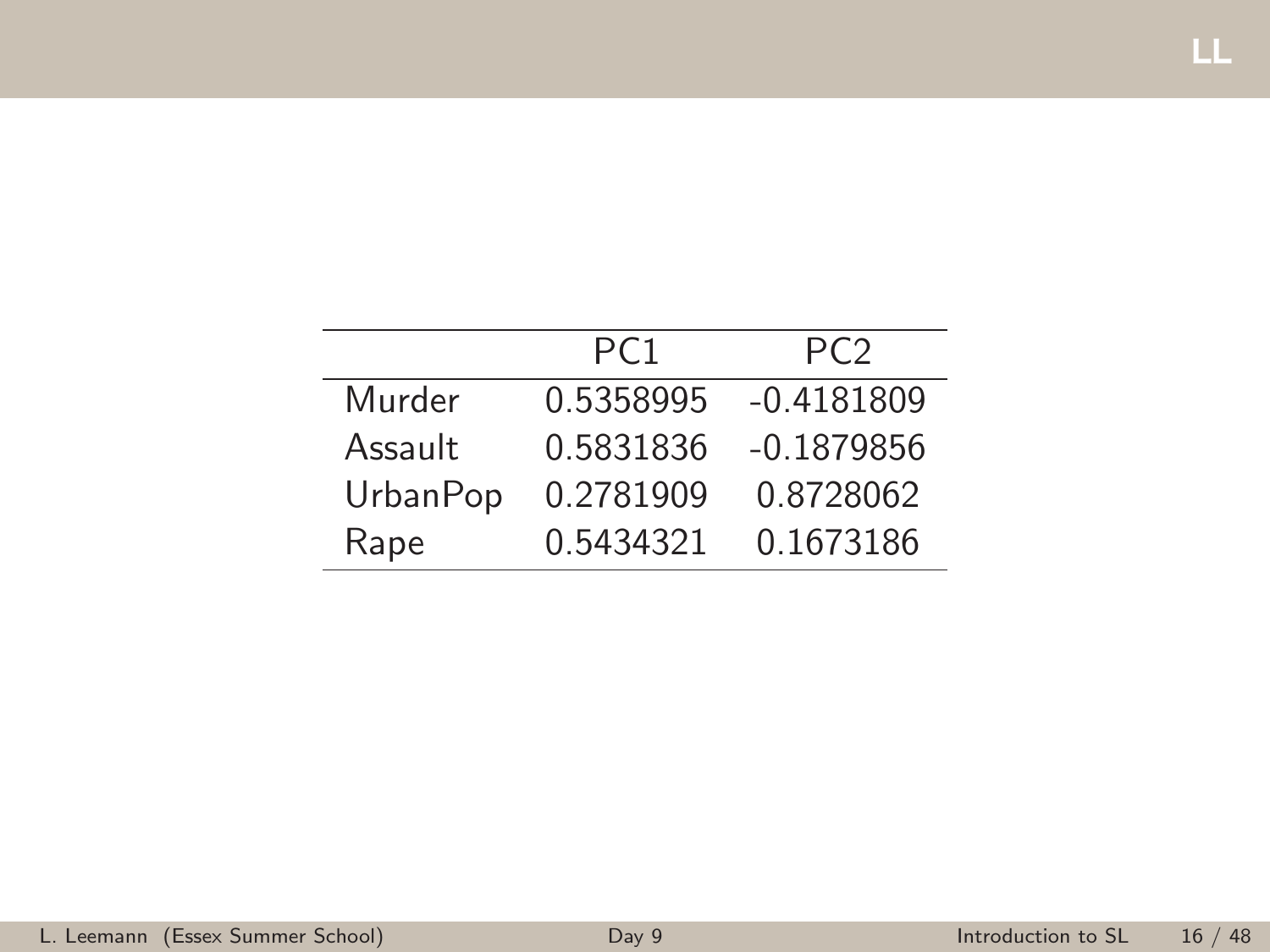# Another Interpretation of Principal Components



(James et al, 2013: 380)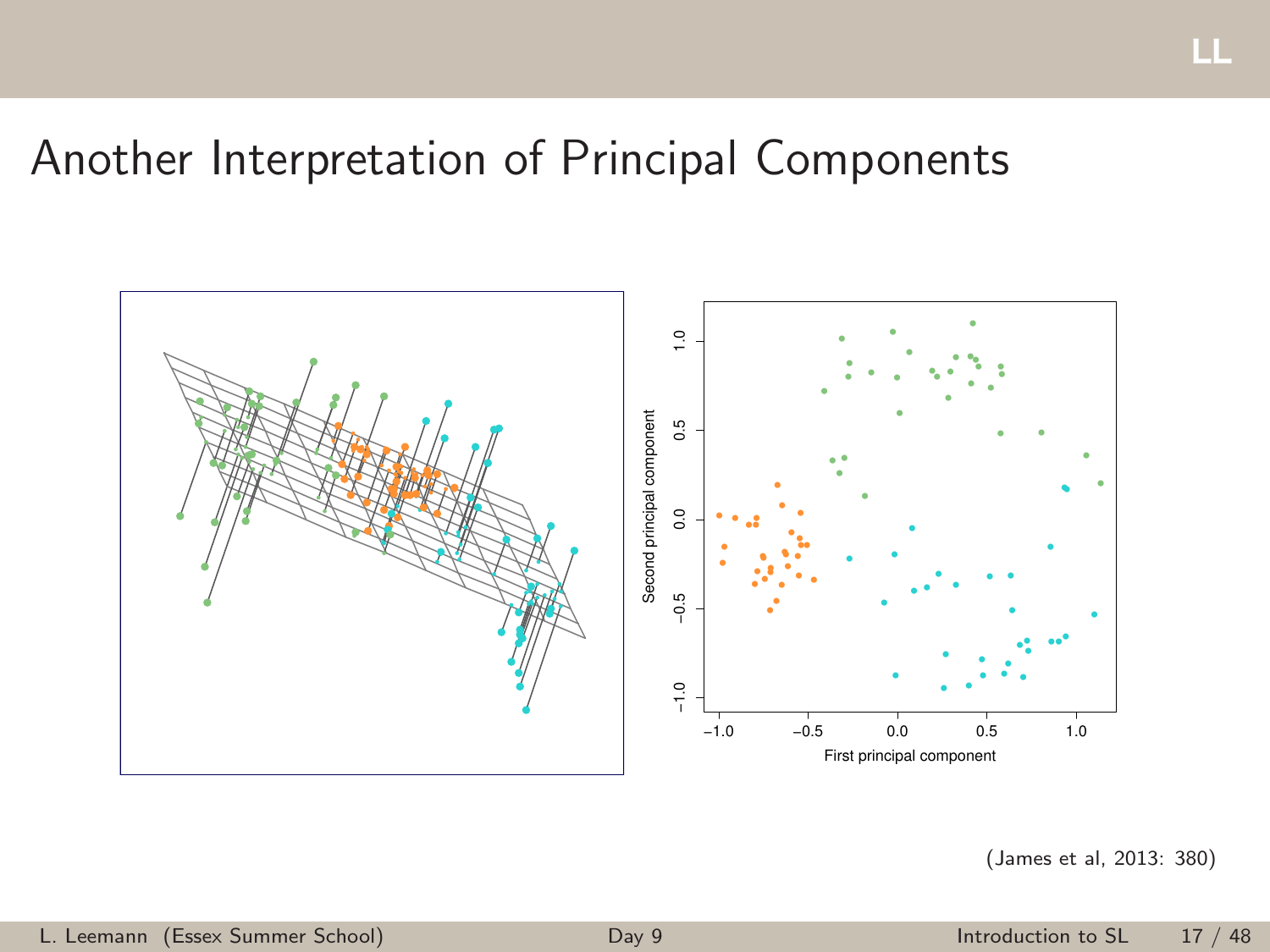## PCA find the hyperplane closest to the observations

- The first principal component loading vector has a very special property: it defines the line in *p*-dimensional space that is closest to the *n* observations (using average squared Euclidean distance as a measure of closeness).
- The notion of principal components as the dimensions that are closest to the *n* observations extends beyond just the first principal component.
- For instance, the first two principal components of a data set span the plane that is closest to the *n* observations, in terms of average squared Euclidean distance.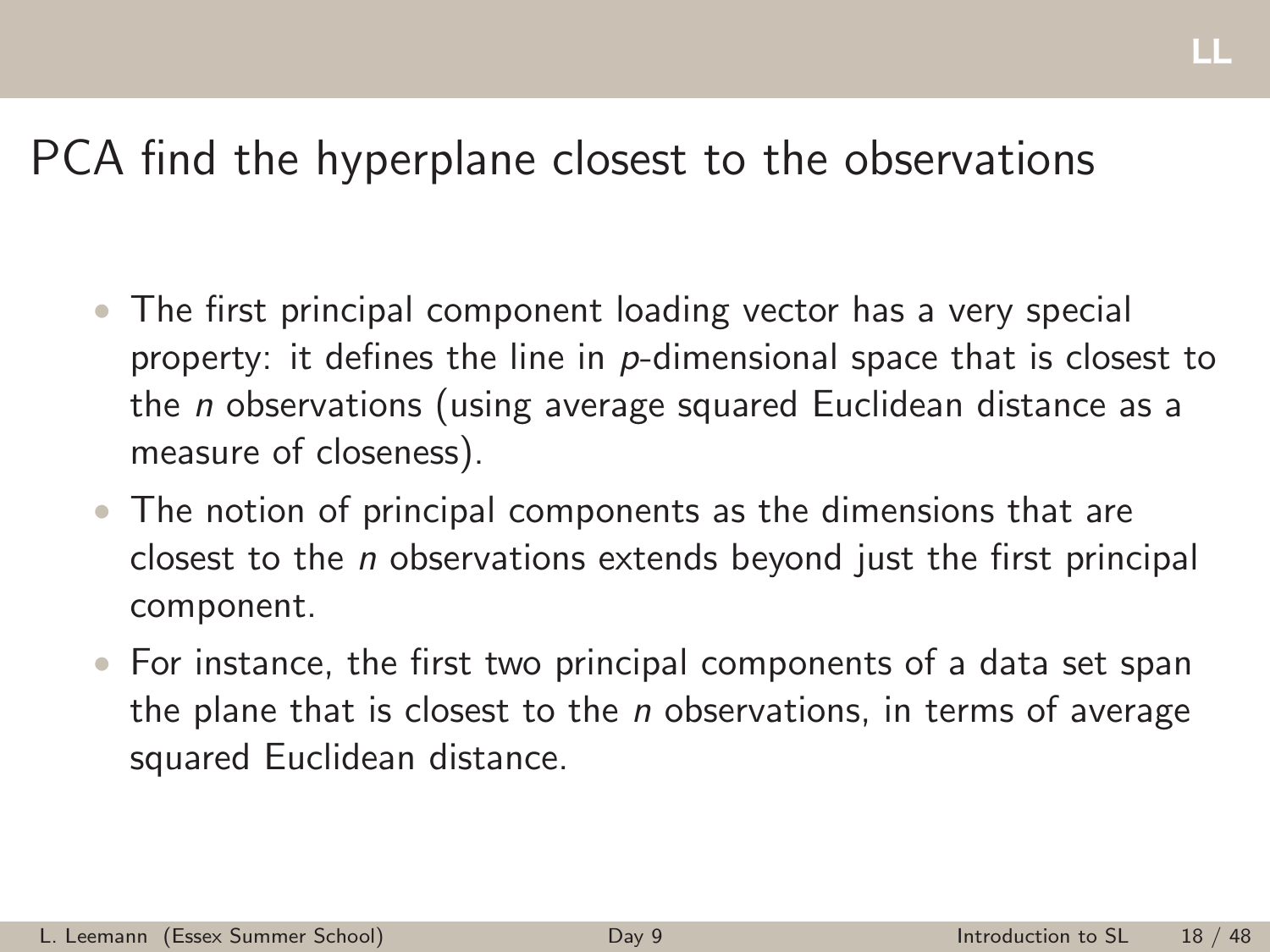# Scaling of the variables matters

- If the variables are in different units, scaling each to have standard deviation equal to one is recommended.
- If they are in the same units, you might or might not scale the variables.

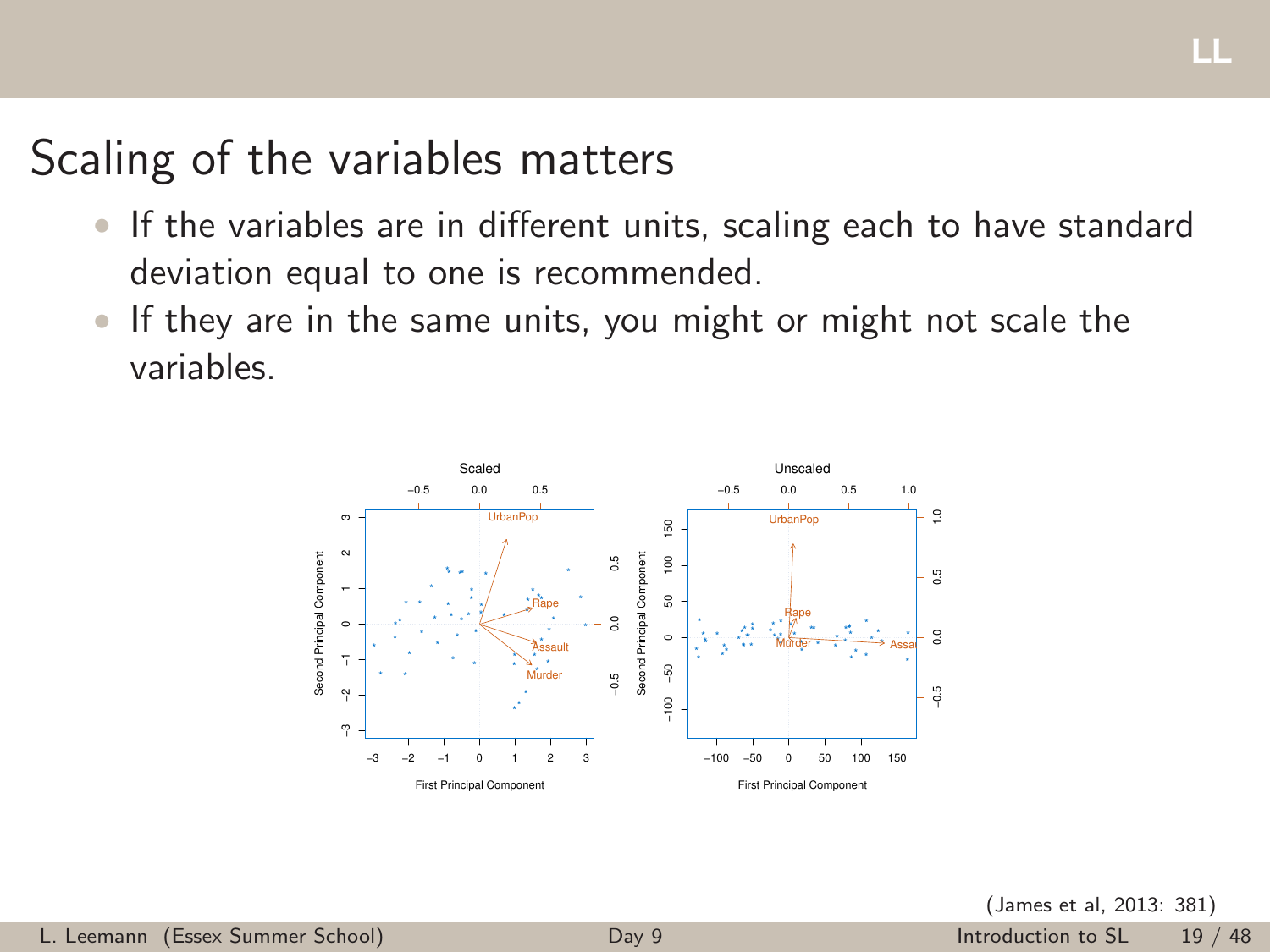# Proportion Variance Explained

- To understand the strength of each component, we are interested in knowing the proportion of variance explained (PVE) by each one.
- The total variance present in a data set (assuming that the variables have been centered to have mean zero) is defined as

$$
\sum_{j=1}^{p} \text{Var}(X_j) = \sum_{j=1}^{p} \frac{1}{n} \sum_{i=1}^{n} x_{ij}^{2},
$$

and the variance explained by the *m*th principal component is

$$
\text{Var}(Z_m) = \frac{1}{n} \sum_{i=1}^n z_{im}^2.
$$

 $\bullet$  It can be shown that  $\sum_{j=1}^p \mathrm{Var}(X_j) = \sum_{m=1}^M \mathrm{Var}(Zm)$ , with  $M = \min(n - 1, p)$ .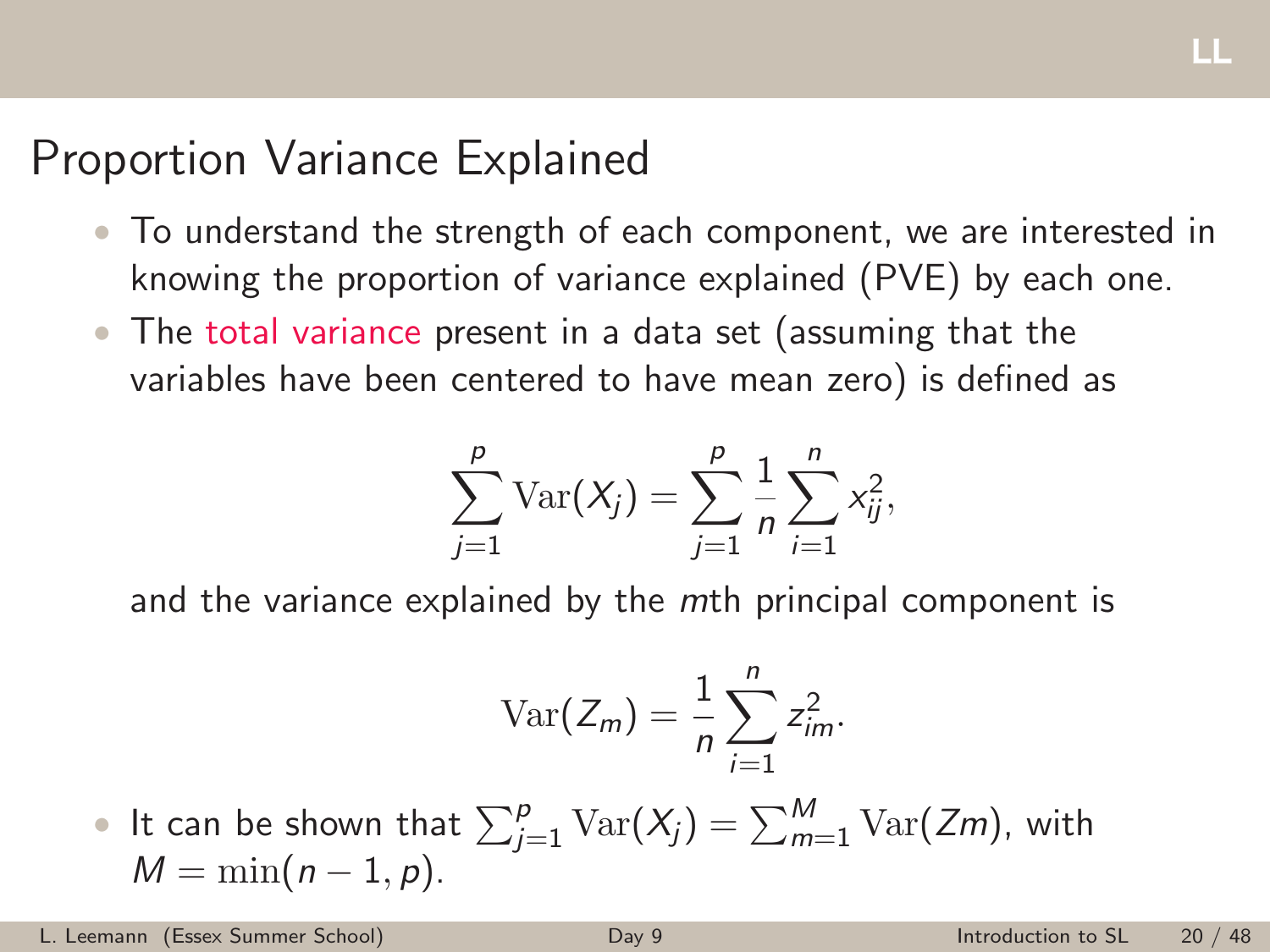## Proportion Variance Explained: continued

• Therefore, the PVE of the *m*th principal component is given by the positive quantity between 0 and 1

$$
\frac{\sum_{i=1}^{n} z_{im}^{2}}{\sum_{j=1}^{p} \sum_{i=1}^{n} x_{ij}^{2}}.
$$

The PVEs sum to one. We sometimes display the cumulative PVEs.



(James et al, 2013: 383)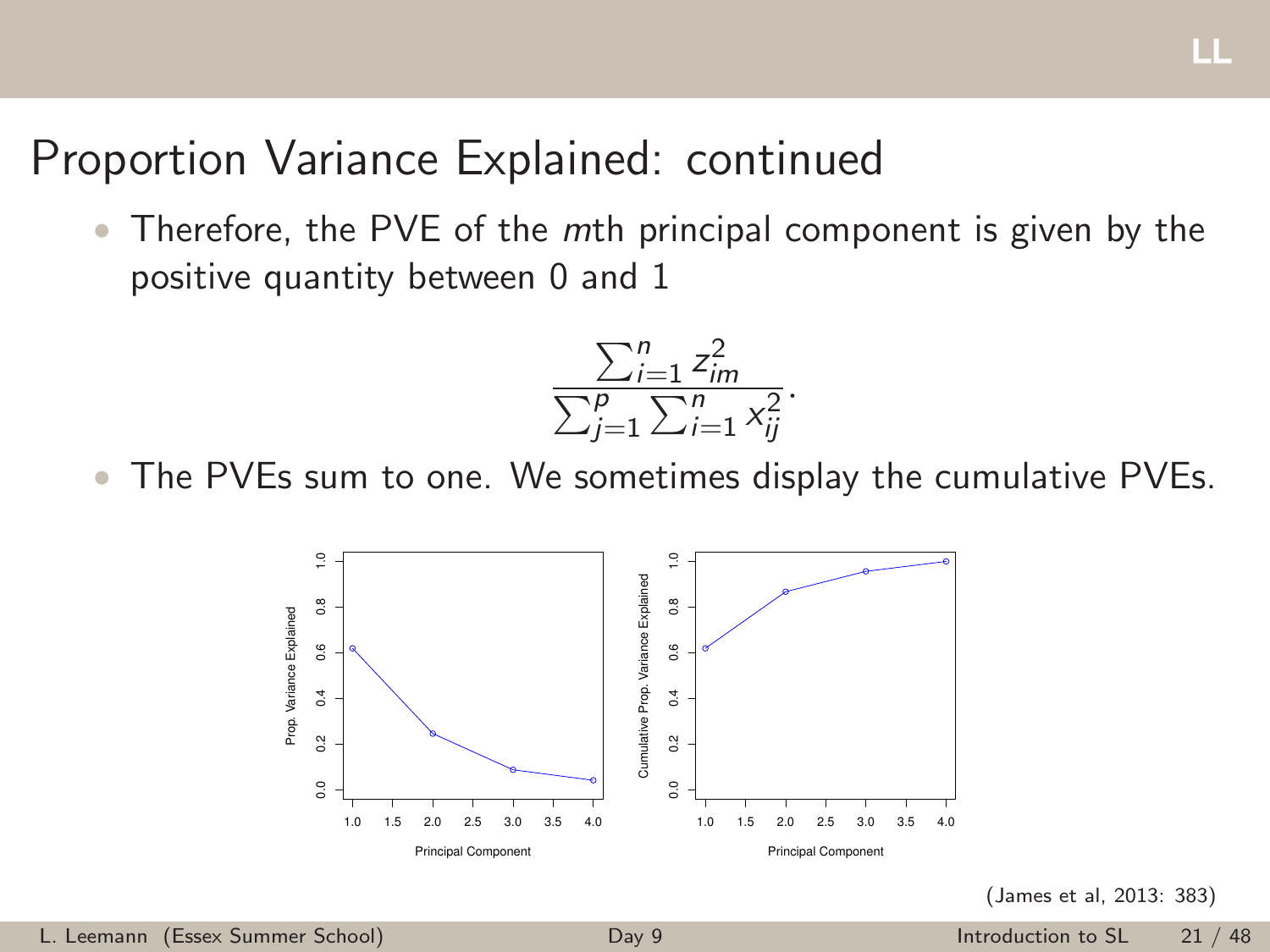# How many principal components should we use?

If we use principal components as a summary of our data, how many components are sufficient?

- No simple answer to this question, as cross-validation is not available for this purpose.
- the "scree plot" on the previous slide can be used as a guide: we look for an "elbow."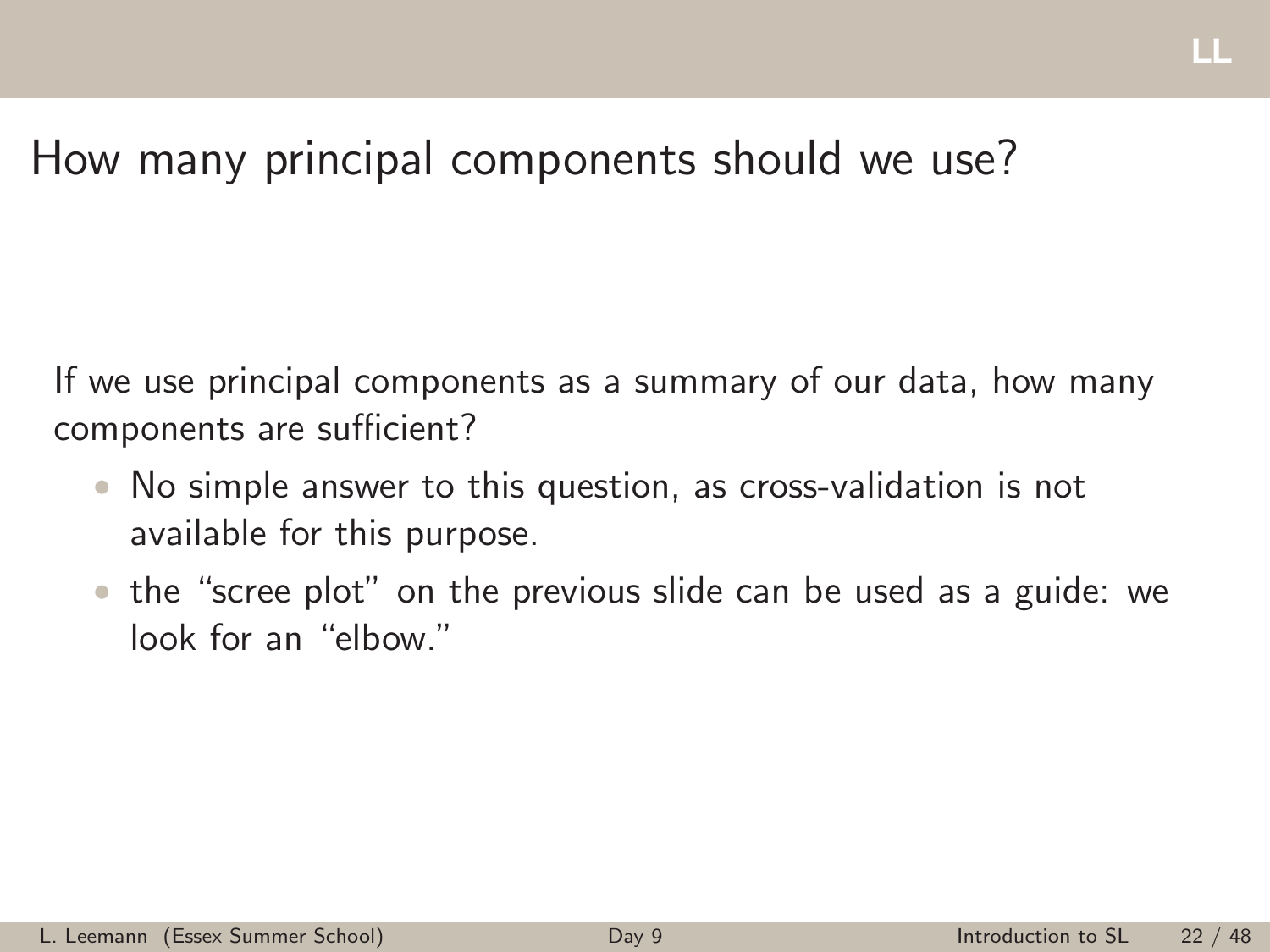### <span id="page-22-0"></span>Clustering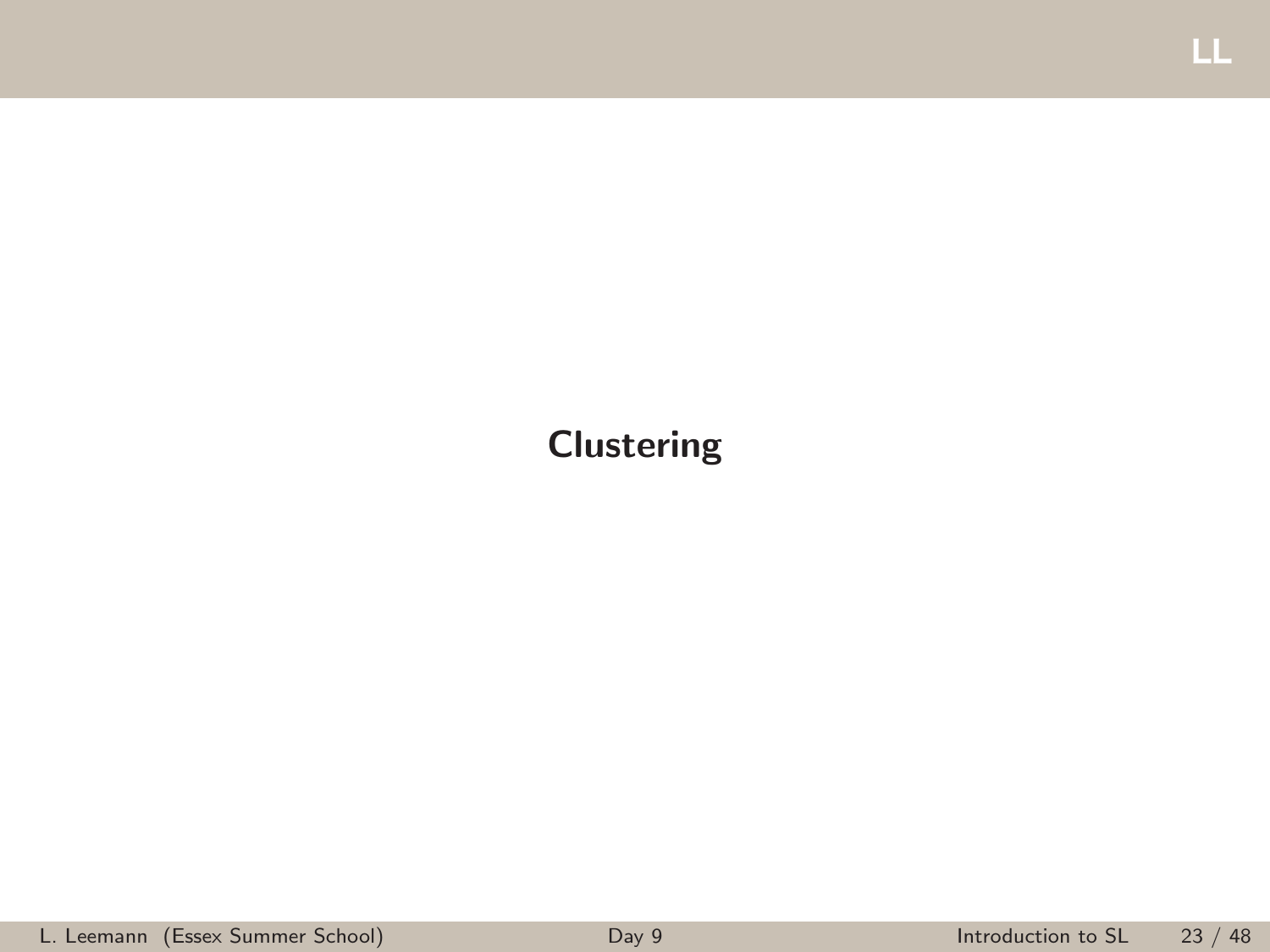# **Clustering**

- Clustering refers to a very broad set of techniques for finding subgroups, or clusters, in a data set.
- We seek a partition of the data into distinct groups so that the observations within each group are quite similar to each other.
- To make this concrete, we must define what it means for two or more observations to be similar or different.
- Indeed, this is often a domain-specific consideration that must be made based on knowledge of the data being studied.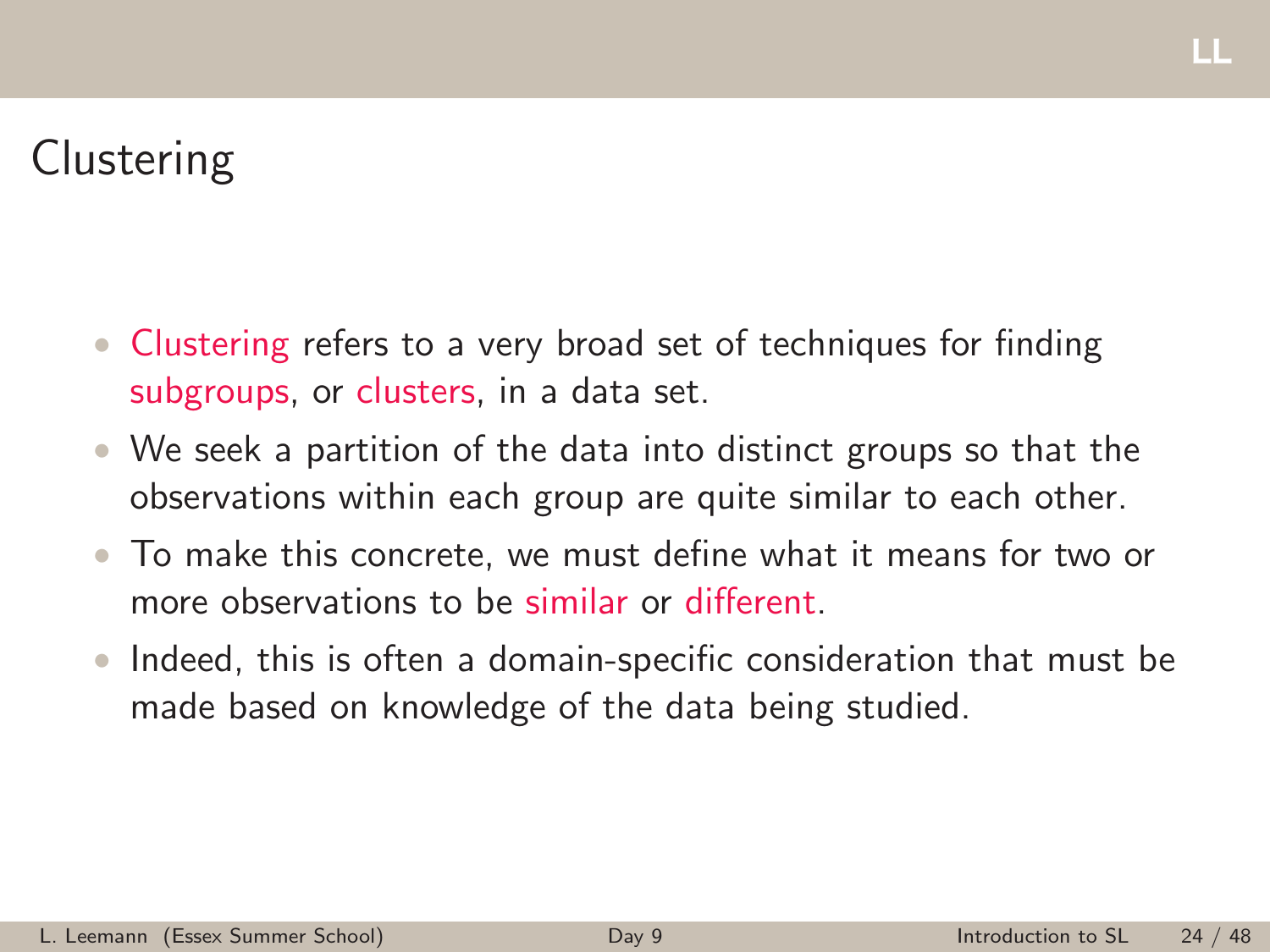#### щ

# PCA vs Clustering

- PCA looks for a low-dimensional representation of the observations that explains a good fraction of the variance.
- Clustering looks for homogeneous subgroups among the observations.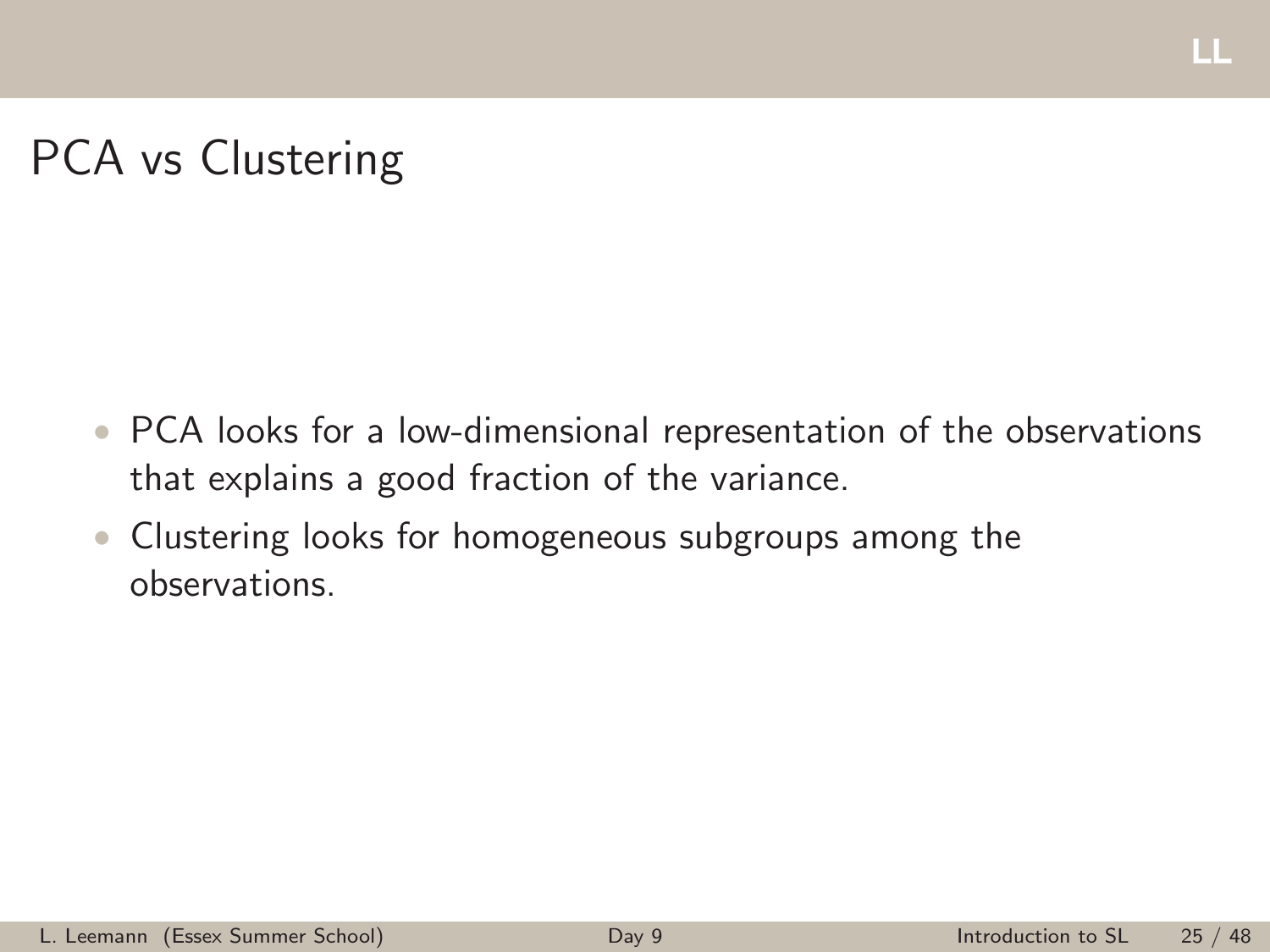## Clustering for Market Segmentation

- Suppose we have access to a large number of measurements (e.g. median household income, occupation, distance from nearest urban area, and so forth) for a large number of people.
- Our goal is to perform market segmentation by identifying subgroups of people who might be more receptive to a particular form of advertising, or more likely to purchase a particular product.
- The task of performing market segmentation amounts to clustering the people in the data set.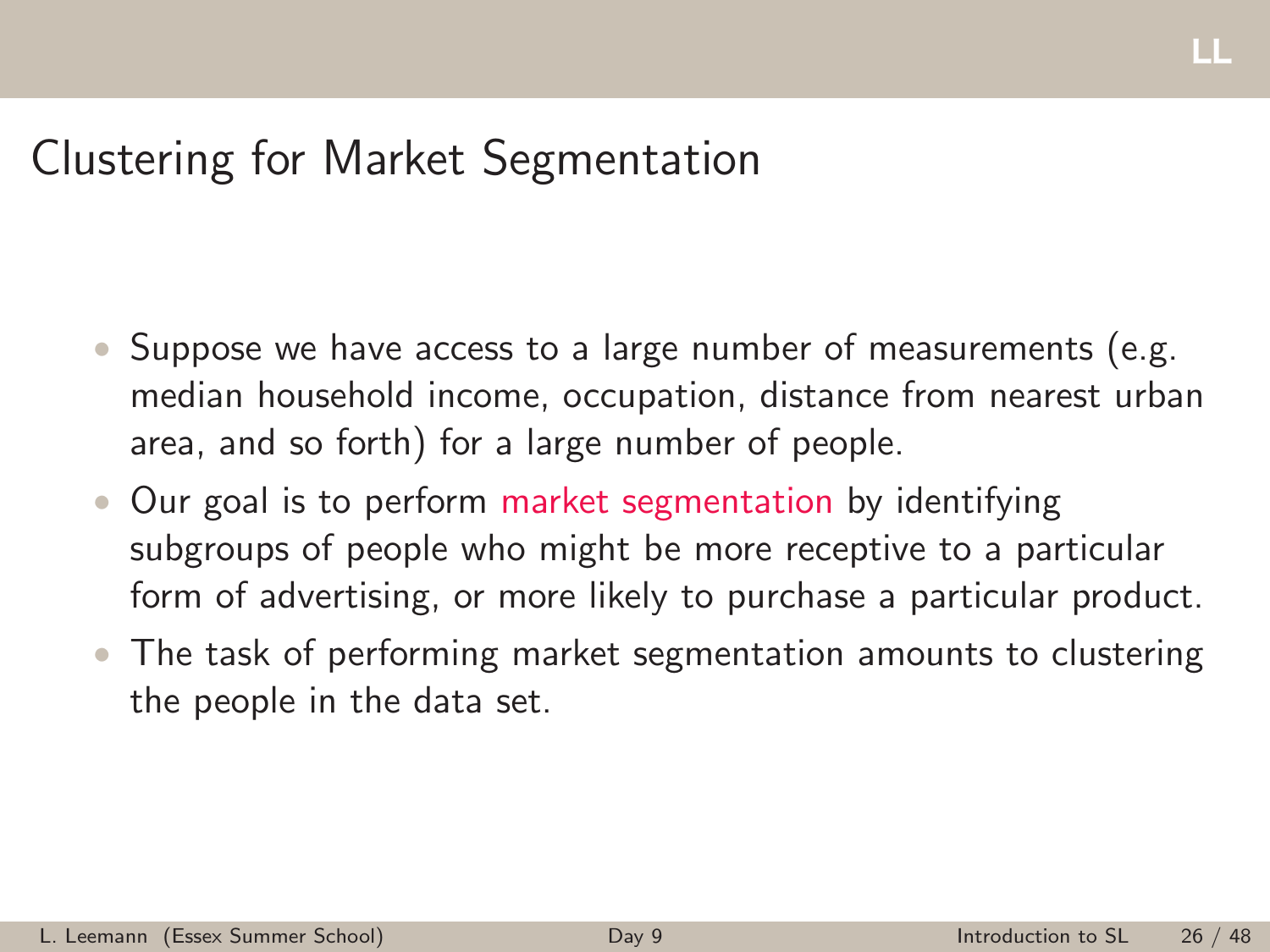Two clustering methods

- In K-means clustering, we seek to partition the observations into a pre-specified number of clusters.
- In hierarchical clustering, we do not know in advance how many clusters we want; in fact, we end up with a tree-like visual representation of the observations, called a dendrogram, that allows us to view at once the clusterings obtained for each possible number of clusters, from 1 to *n*.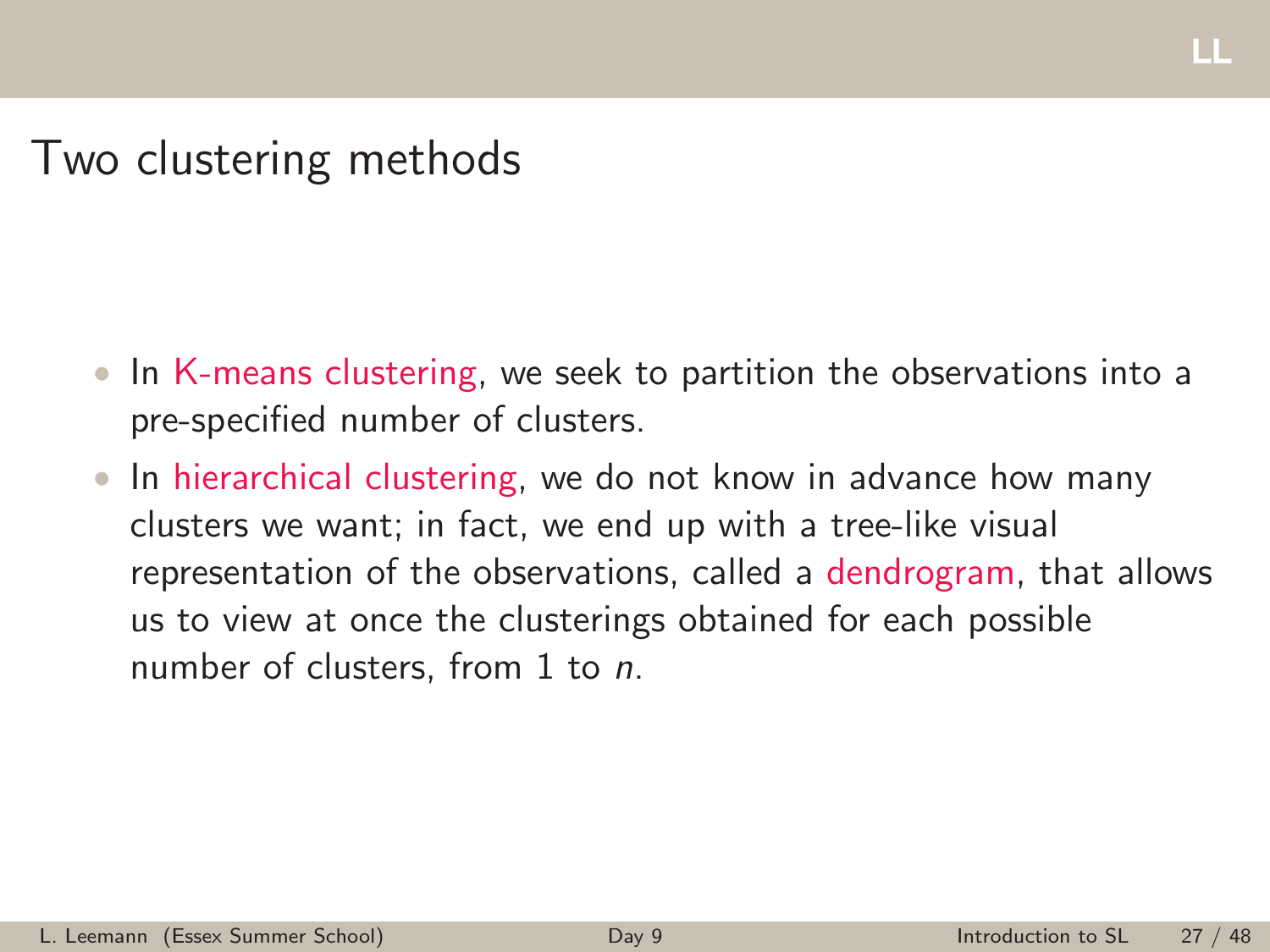

(James et al, 2013: 385)

- A simulated data set with 150 observations in 2-dimensional space.
- Panels show the results of applying *K*-means clustering with different values of *K*, the number of clusters.
- The color of each observation indicates the cluster to which it was assigned using the *K*-means clustering algorithm.
- Note that there is no ordering of the clusters, so the cluster coloring is arbitrary. These cluster labels were not used in clustering; instead, they are the outputs of the clustering procedure.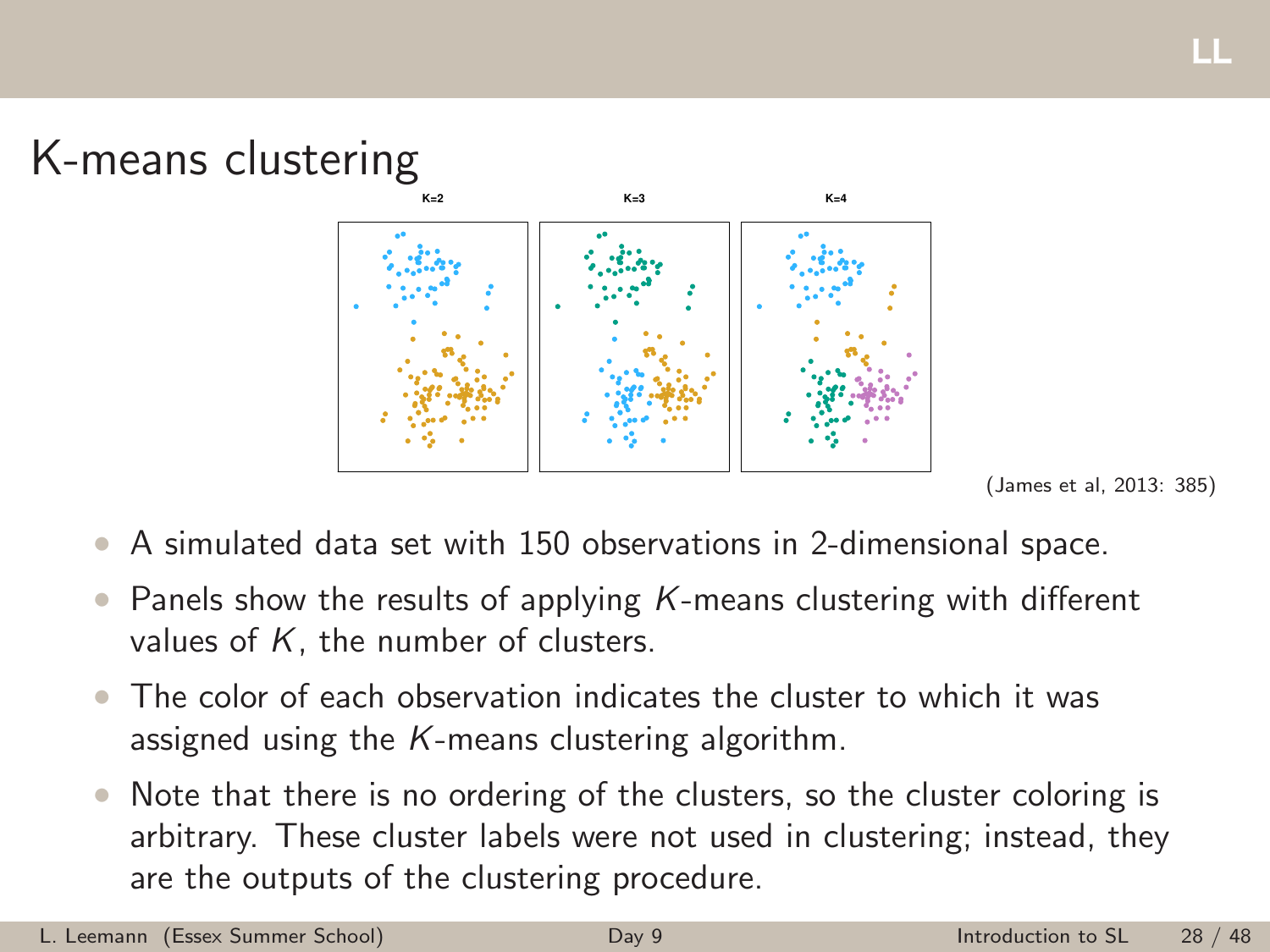## Details of *K*-means clustering

- Let  $C_1, \ldots, C_K$  denote sets containing the indices of the observations in each cluster. These sets satisfy two properties:
	- $C_1 \cup C_2 \cup \cdots \cup C_K = \{1, \ldots, n\}$ . In other words, each observation belongs to at least one of the *K* clusters.
	- 2  $C_k \cap C_{k'} = \emptyset$  for all  $k \neq k'$ . In other words, the clusters are non-overlapping: no observation belongs to more than one cluster.
- For instance, if the *i*th observation is in the *k*th cluster, then  $i \in C_k$ .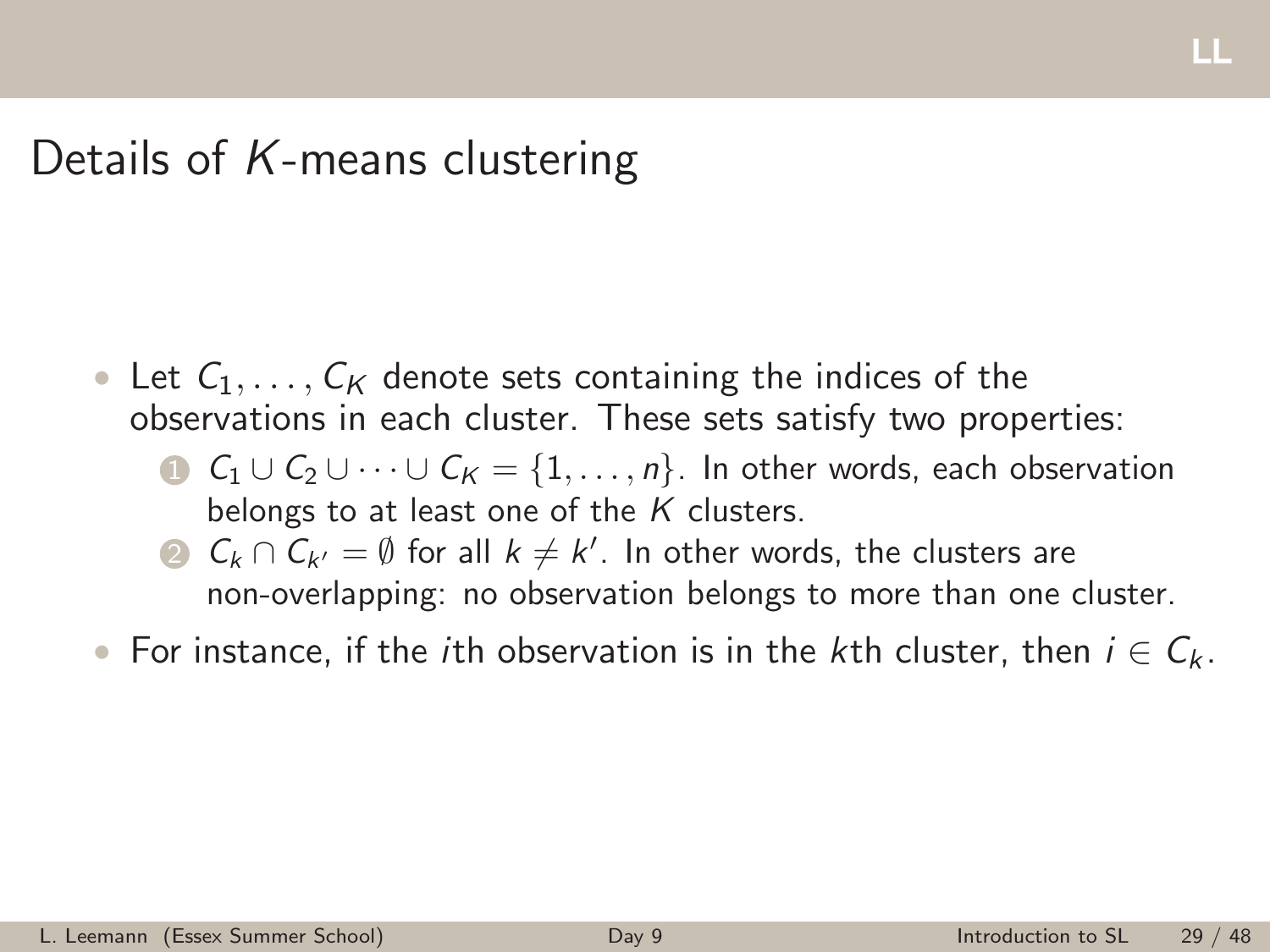# Details of *K*-means clustering: continued

- The idea behind *K*-means clustering is that a good clustering is one for which the within-cluster variation is as small as possible.
- The within-cluster variation for cluster *C<sup>k</sup>* is a measure WCV(*C<sup>k</sup>* ) of the amount by which the observations within a cluster differ from each other.
- Hence we want to solve the problem

$$
\underset{C_1,\ldots,C_K}{\text{minimize}} \left\{ \sum_{k=1}^K \text{WCV}(C_k) \right\}.
$$
 (2)

• In words, this formula says that we want to partition the observations into *K* clusters such that the total within-cluster variation, summed over all *K* clusters, is as small as possible.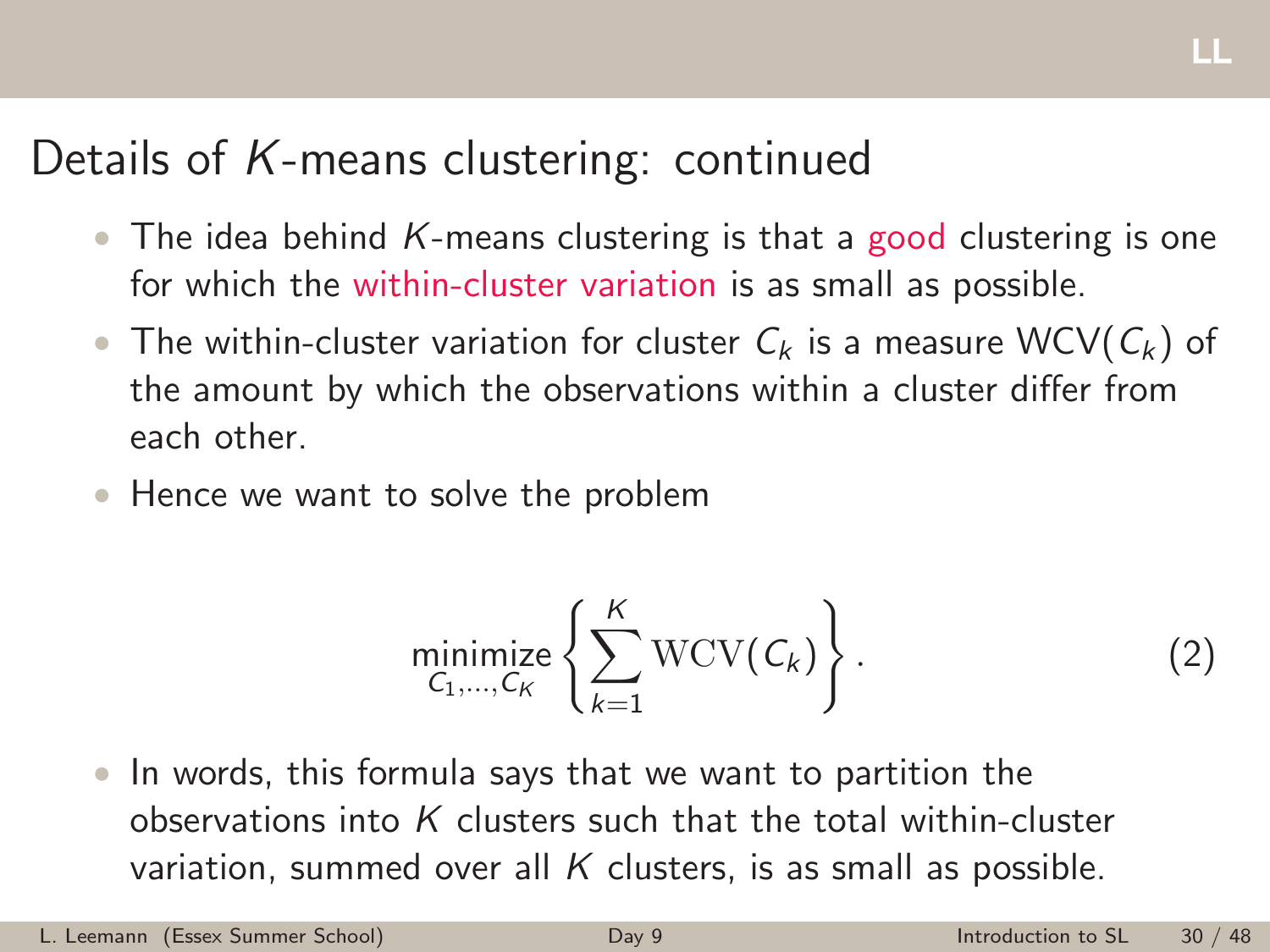## How to define within-cluster variation?

• Typically we use Euclidean distance

$$
WCV(C_k) = \frac{1}{|C_k|} \sum_{i,i' \in C_k} \sum_{j=1}^p (x_{ij} - x_{i'j})^2,
$$
 (3)

where  $|C_k|$  denotes the number of observations in the *k*th cluster.

• Combining (2) and (3) gives the optimization problem that defines *K*-means clustering,

minimize 
$$
\left\{ \sum_{k=1}^{K} \frac{1}{|C_k|} \sum_{i,i' \in C_k} \sum_{j=1}^{p} (x_{ij} - x_{i'j})^2 \right\}
$$
. (4)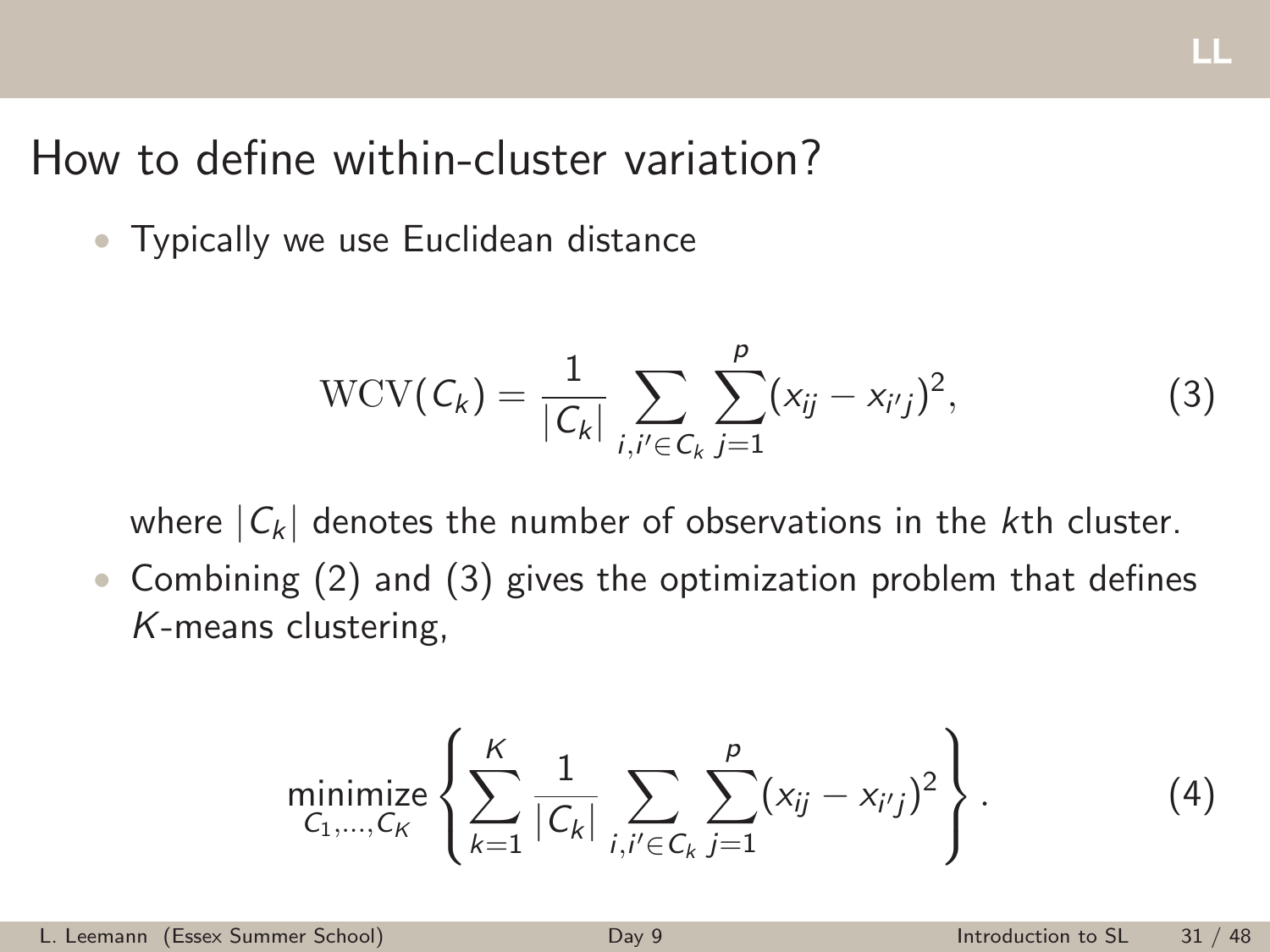# *K*-Means Clustering Algorithm

- 1 Randomly assign a number, from 1 to K, to each of the observations. These serve as initial cluster assignments for the observations.
- **2** Iterate until the cluster assignments stop changing:
	- 2.1 For each of the *K* clusters, compute the cluster centroid. The *k*th cluster centroid is the vector of the *p* feature means for the observations in the *k*th cluster.
	- 2.2 Assign each observation to the cluster whose centroid is closest (where closest is defined using Euclidean distance).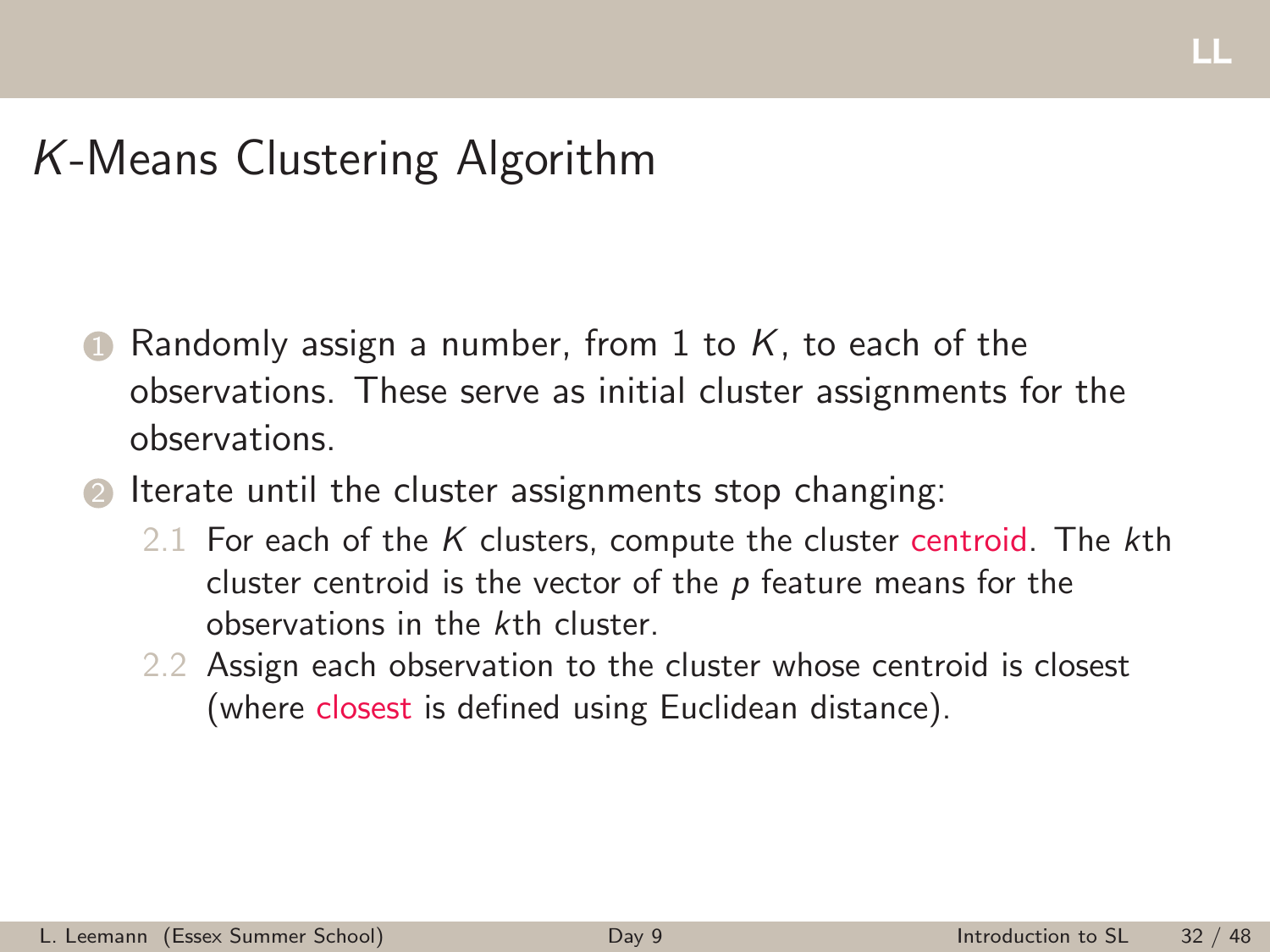K-means clustering



(James et al, 2013: 389)

Ш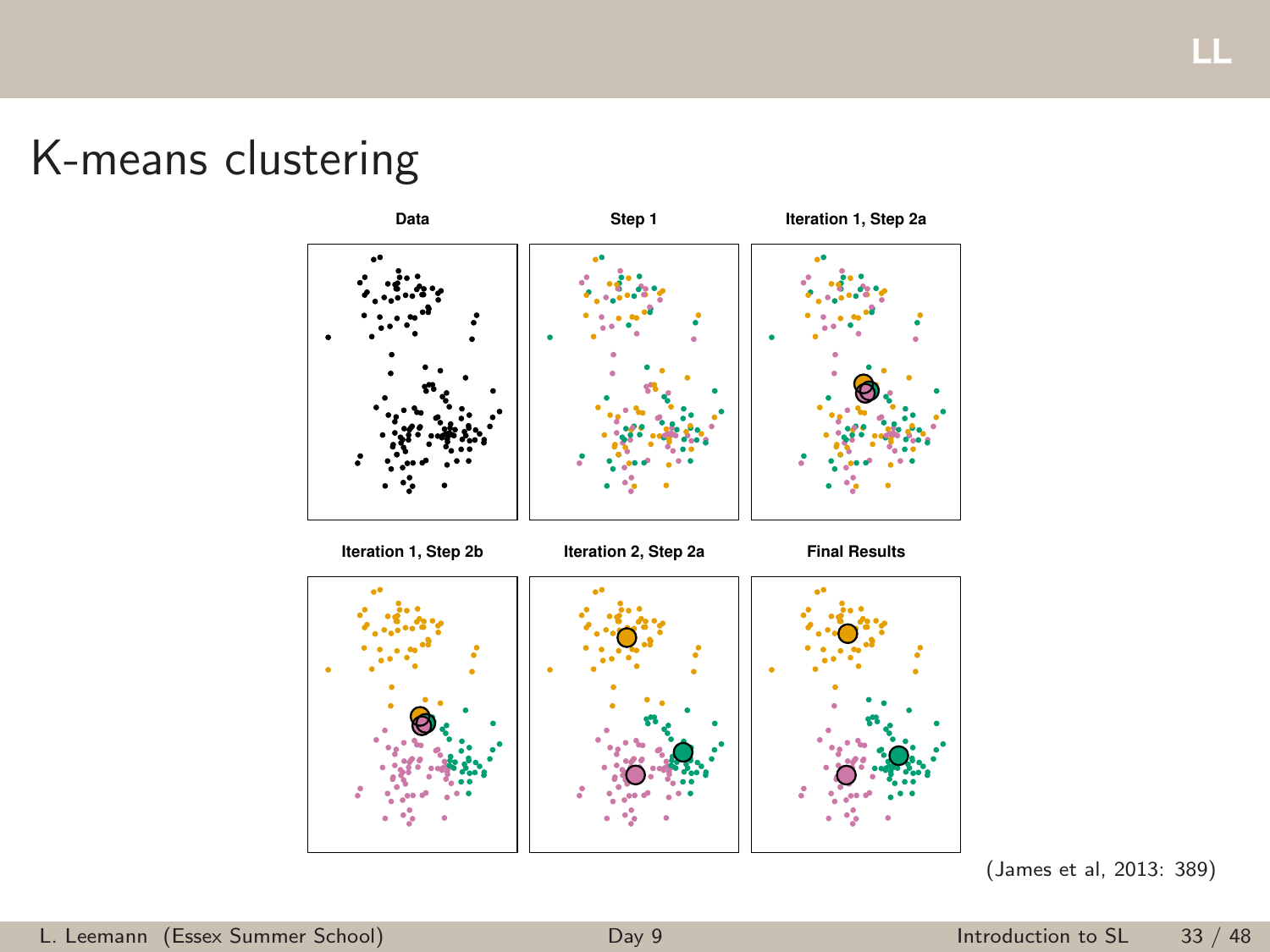# Details of Previous Figure

The progress of the *K*-means algorithm with  $K = 3$ .

- Top left: The observations are shown.
- Top center: In Step 1 of the algorithm, each observation is randomly assigned to a cluster.
- Top right: In Step 2(a), the cluster centroids are computed. These are shown as large colored disks. Initially the centroids are almost completely overlapping because the initial cluster assignments were chosen at random.
- Bottom left: In Step 2(b), each observation is assigned to the nearest centroid.
- Bottom center: Step 2(a) is once again performed, leading to new cluster centroids.
- Bottom right: The results obtained after 10 iterations.

ш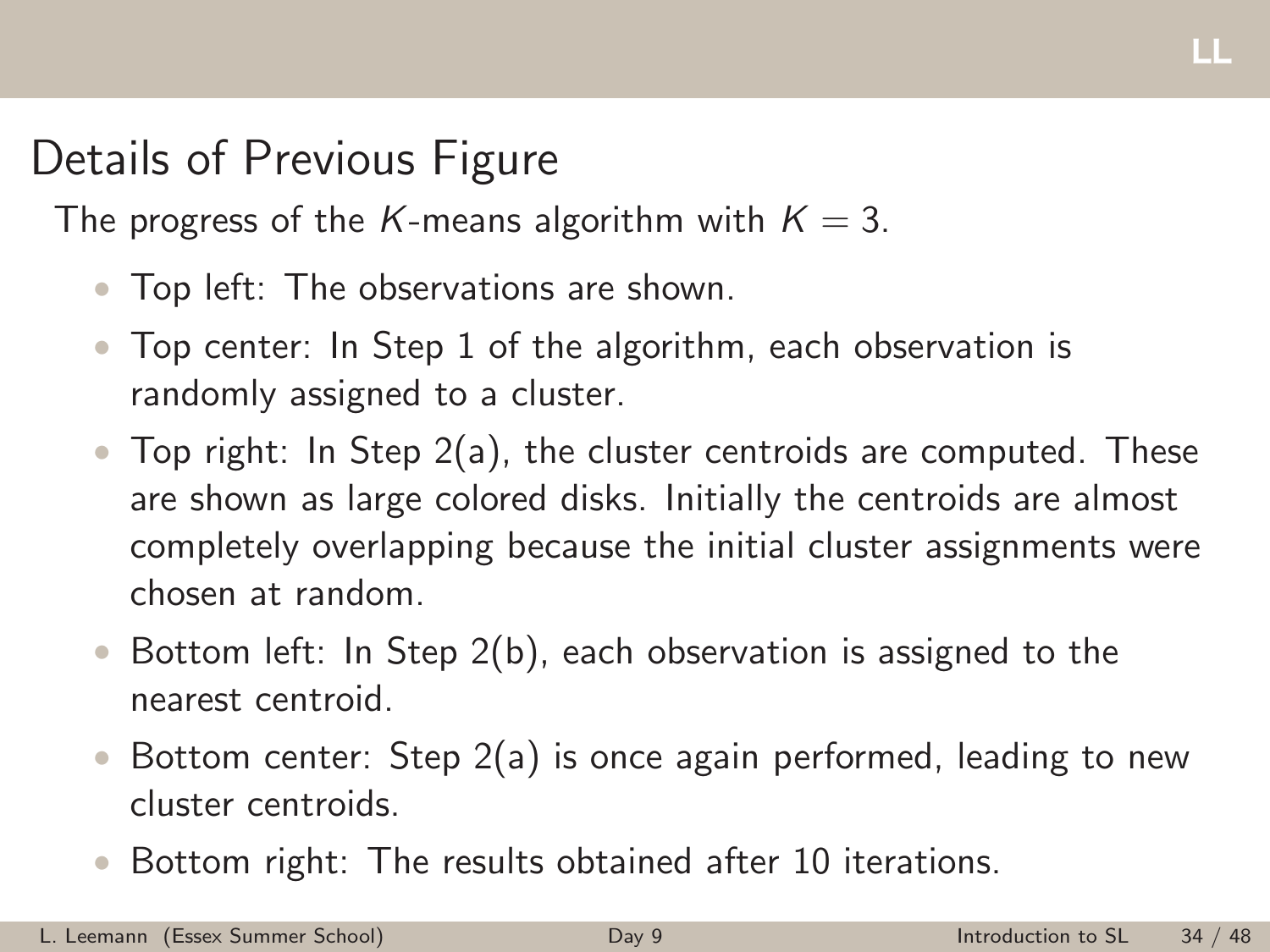# Example: different starting values





(James et al, 2013: 389)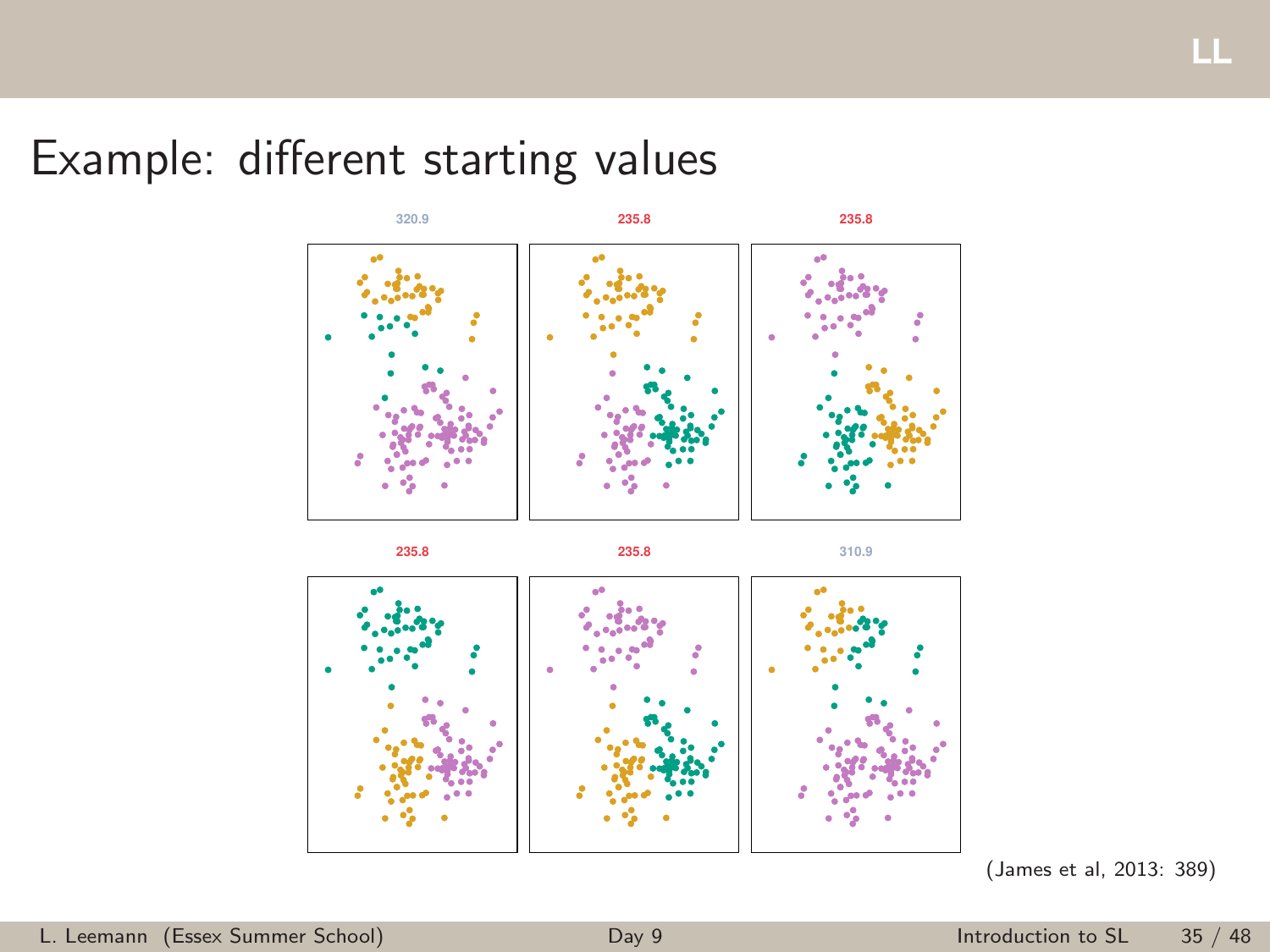# Details of Previous Figure

- *K*-means clustering performed six times on the data from previous figure with  $K = 3$ , each time with a different random assignment of the observations in Step 1 of the *K*-means algorithm.
- Above each plot is the value of the objective (4).
- Three different local optima were obtained, one of which resulted in a smaller value of the objective and provides better separation between the clusters.
- Those labeled in red all achieved the same best solution, with an objective value of 235.8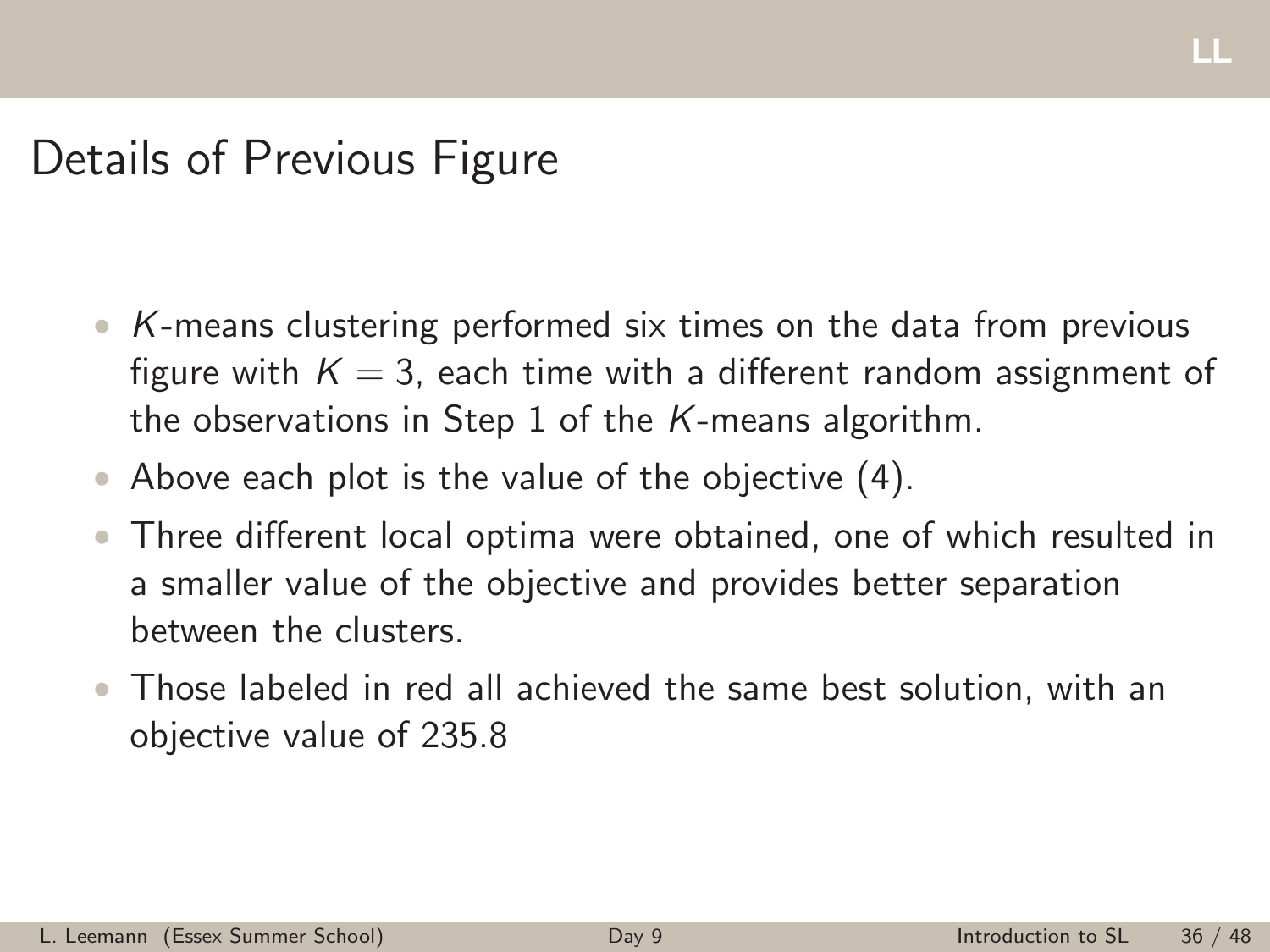# Hierarchical Clustering

- *K*-means clustering requires us to pre-specify the number of clusters *K*. This can be a disadvantage (later we discuss strategies for choosing *K*)
- Hierarchical clustering is an alternative approach which does not require that we commit to a particular choice of *K*.
- Here, we describe bottom-up or agglomerative clustering. This is the most common type of hierarchical clustering, and refers to the fact that a dendrogram is built starting from the leaves and combining clusters up to the trunk.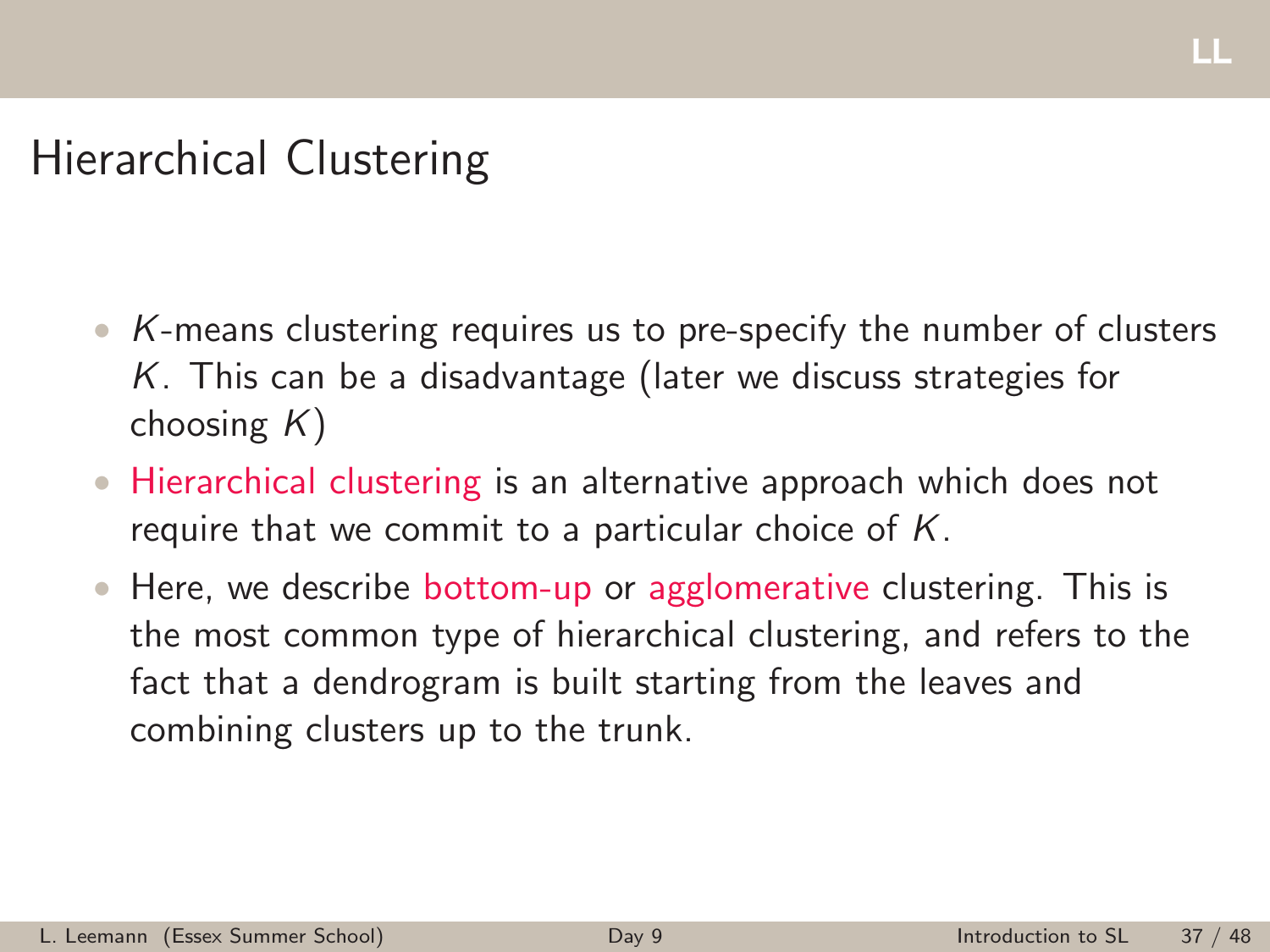# Hierarchical Clustering Algorithm

- Start with each point in its own cluster.
- Identify the closest two clusters and merge them.
- Repeat.
- Ends when all points are in a single cluster.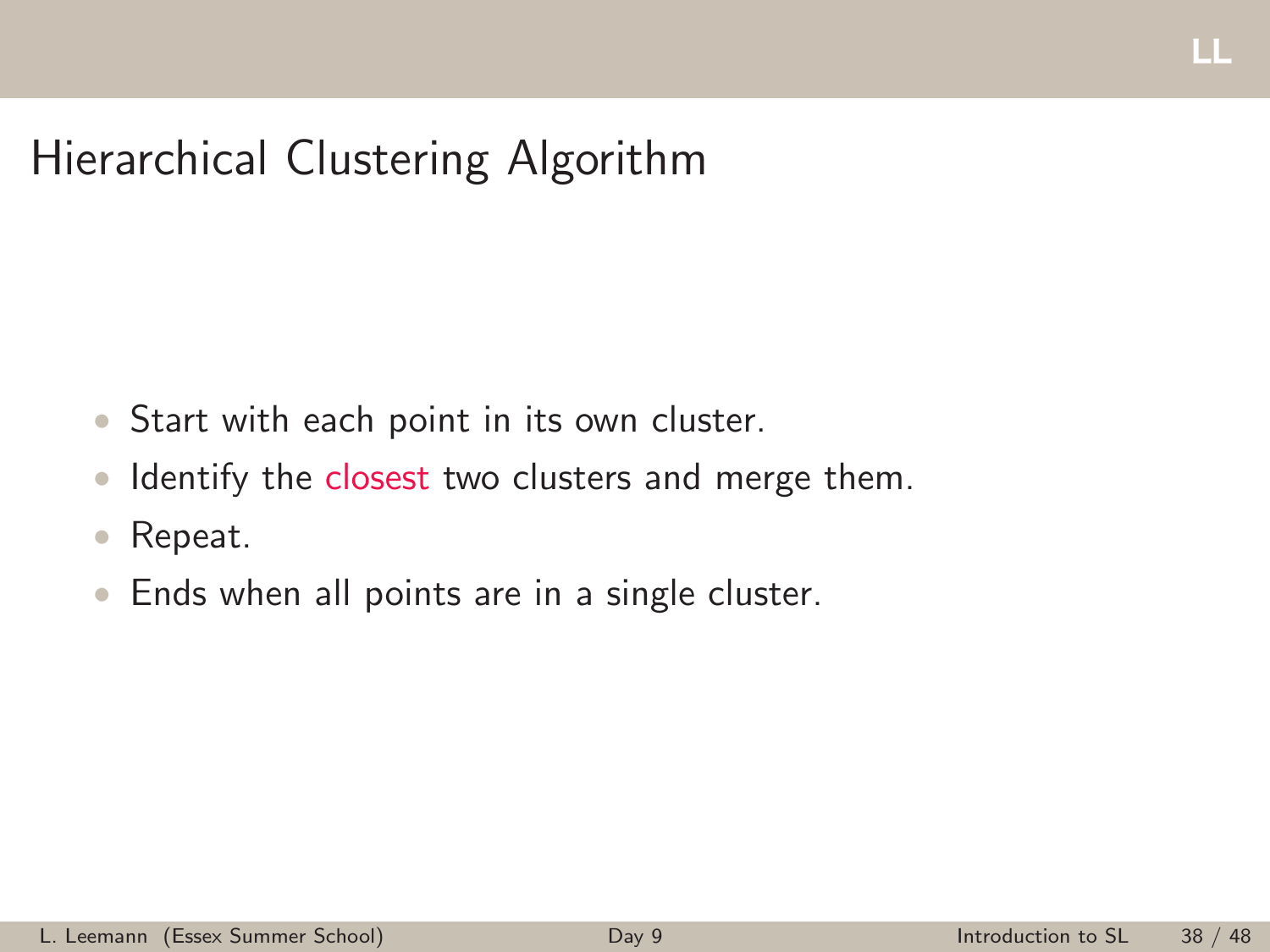# An Example



(James et al, 2013: 391)

щ

- 45 observations generated in 2-dimensional space.
- In reality there are three distinct classes, shown in separate colors.
- However, we will treat these class labels as unknown and will seek to cluster the observations in order to discover the classes from the data.

L. Leemann (Essex Summer School) [Day 9](#page-0-0) Introduction to SL 39 / 48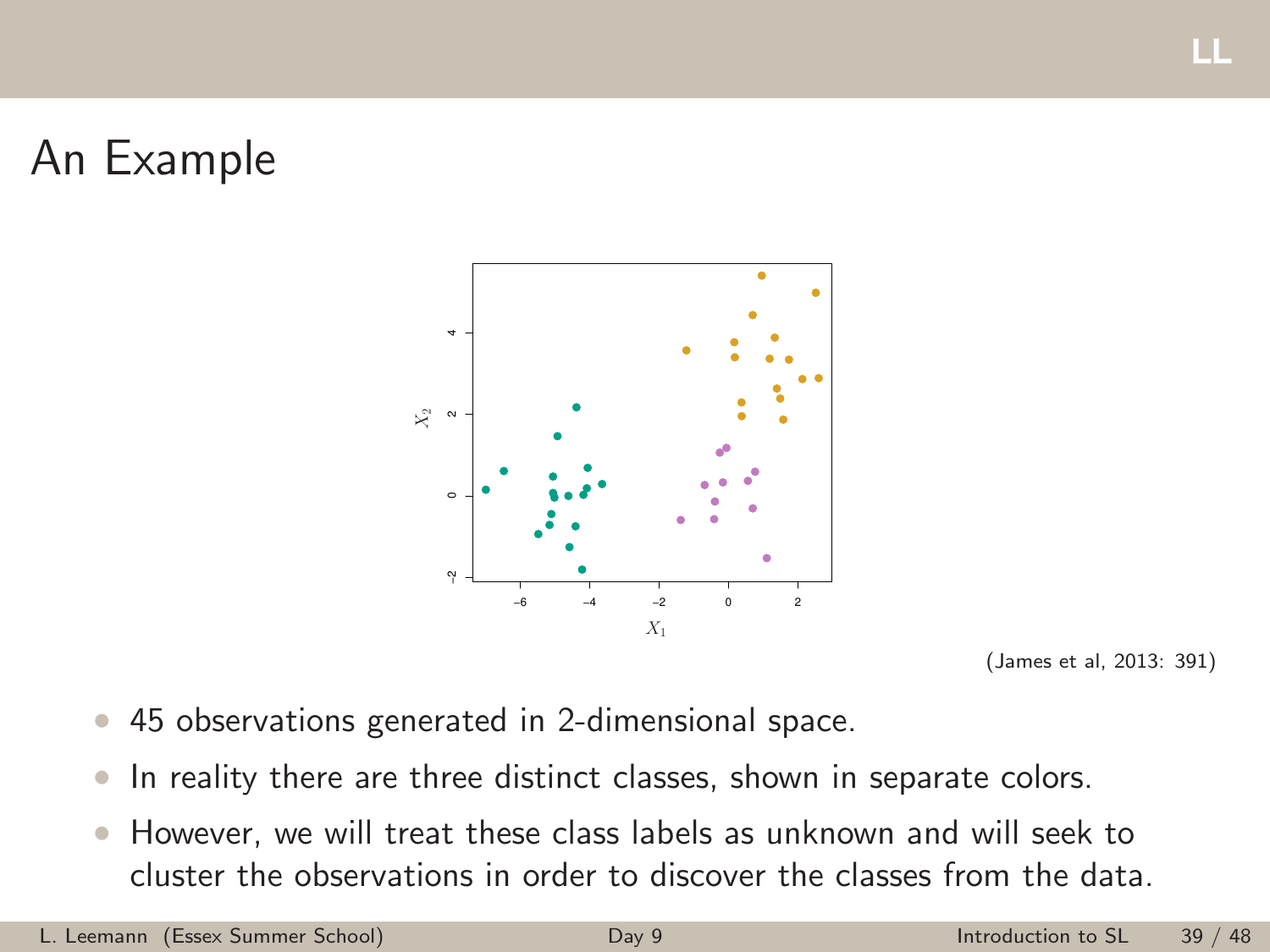# Application of hierarchical clustering



(James et al, 2013: 392)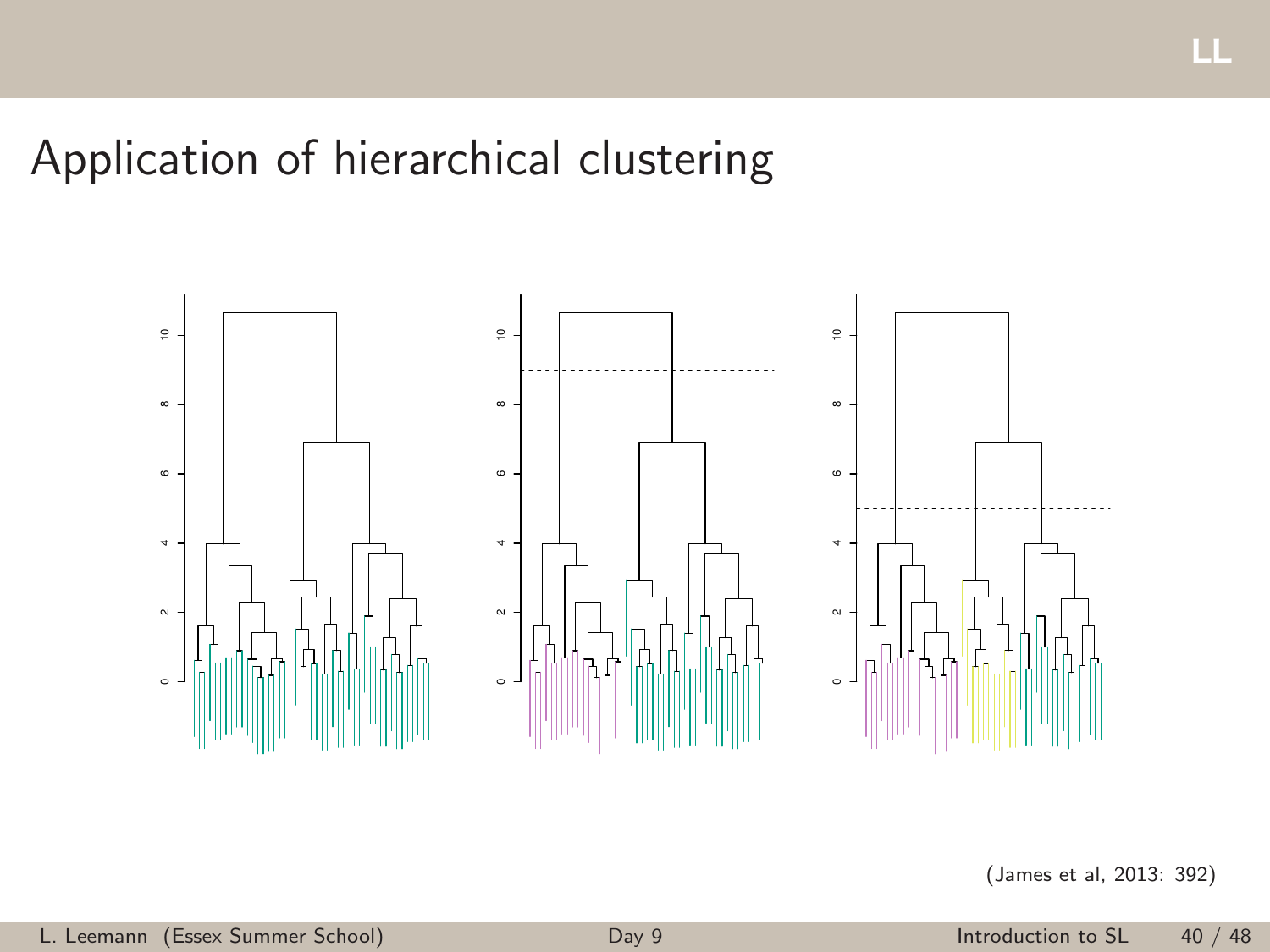Details of previous figure

- Left: Dendrogram obtained from hierarchically clustering the data from previous slide, with complete linkage and Euclidean distance.
- Center: The dendrogram from the left-hand panel, cut at a height of 9 (indicated by the dashed line). This cut results in two distinct clusters, shown in different colors.
- Right: The dendrogram from the left-hand panel, now cut at a height of 5. This cut results in three distinct clusters, shown in different colors. Note that the colors were not used in clustering, but are simply used for display purposes in this figure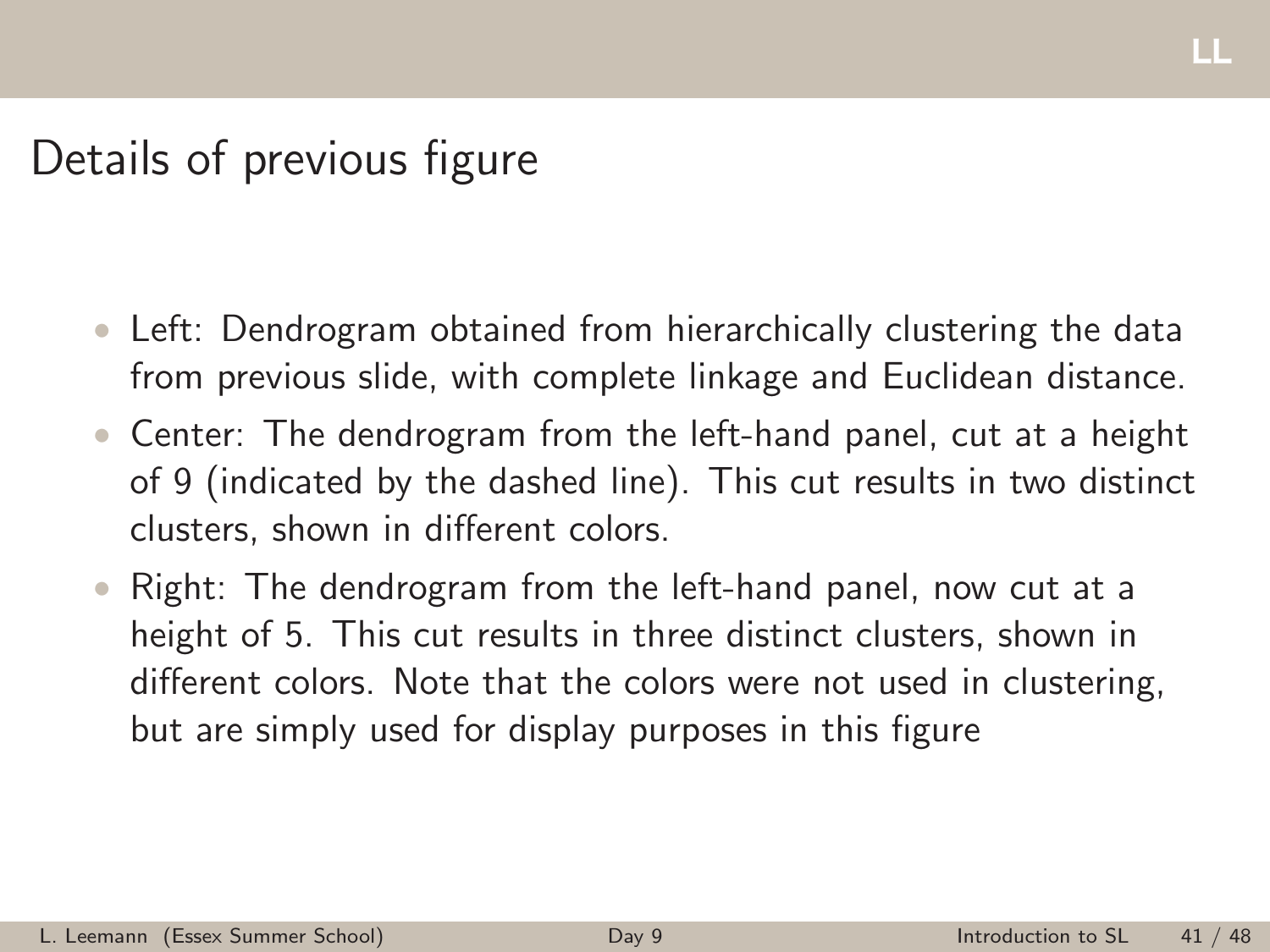# Another Example



щ

- An illustration of how to properly interpret a dendrogram with nine observations in two-dimensional space. The raw data on the right was used to generate the dendrogram on the left.
- Observations 5 and 7 are quite similar to each other, as are observations 1 and 6.
- However, observation 9 is no more similar to observation 2 than it is to observations 8, 5, and 7, even though observations 9 and 2 are close together in terms of horizontal distance.
- This is because observations 2, 8, 5, and 7 all fuse with observation 9 at the same height, approximately 1.8.

L. Leemann (Essex Summer School) [Day 9](#page-0-0) Introduction to SL 42 / 48

<sup>(</sup>James et al, 2013: 393)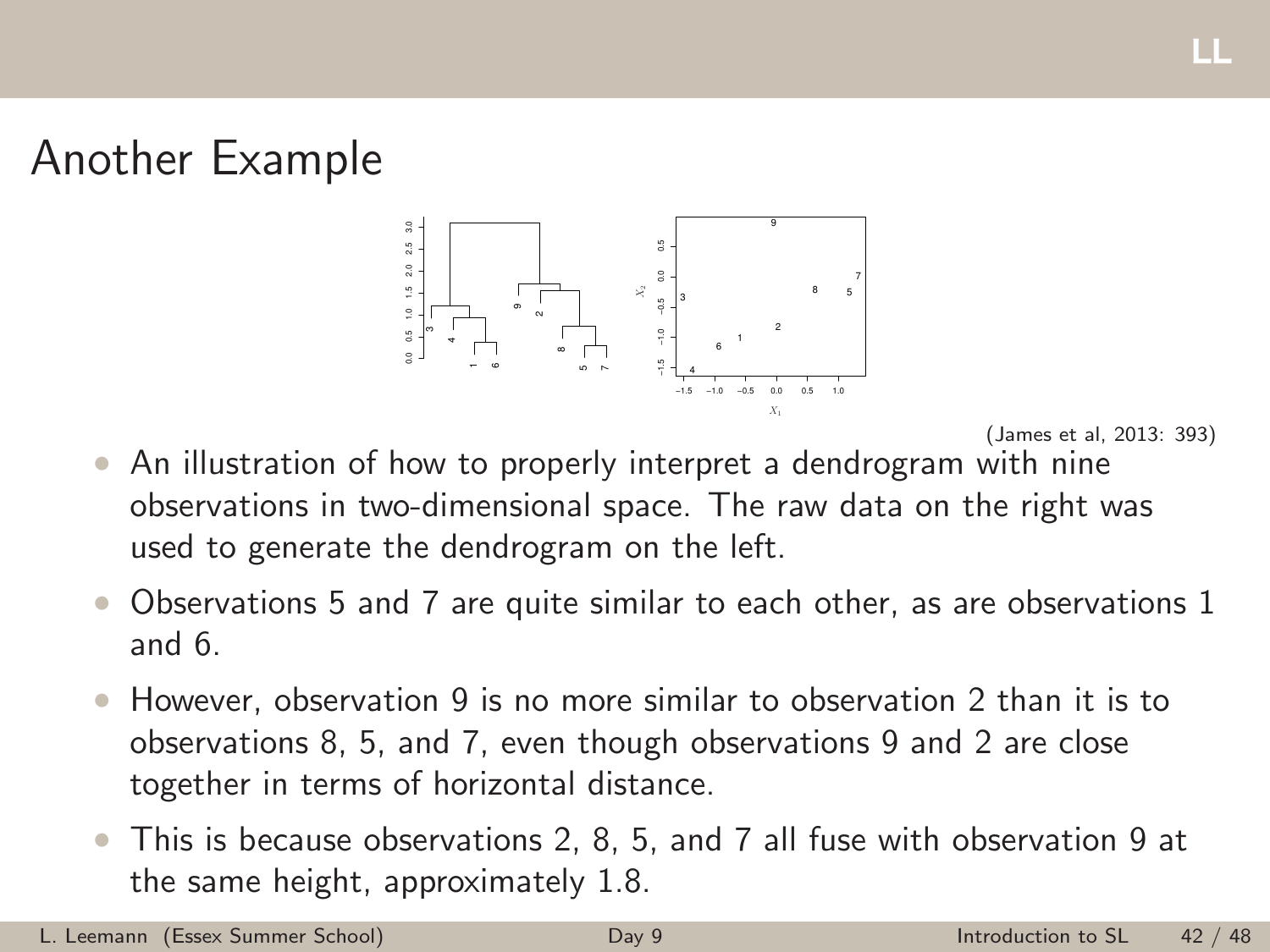Merges in previous example



<sup>(</sup>James et al, 2013: 396)

ш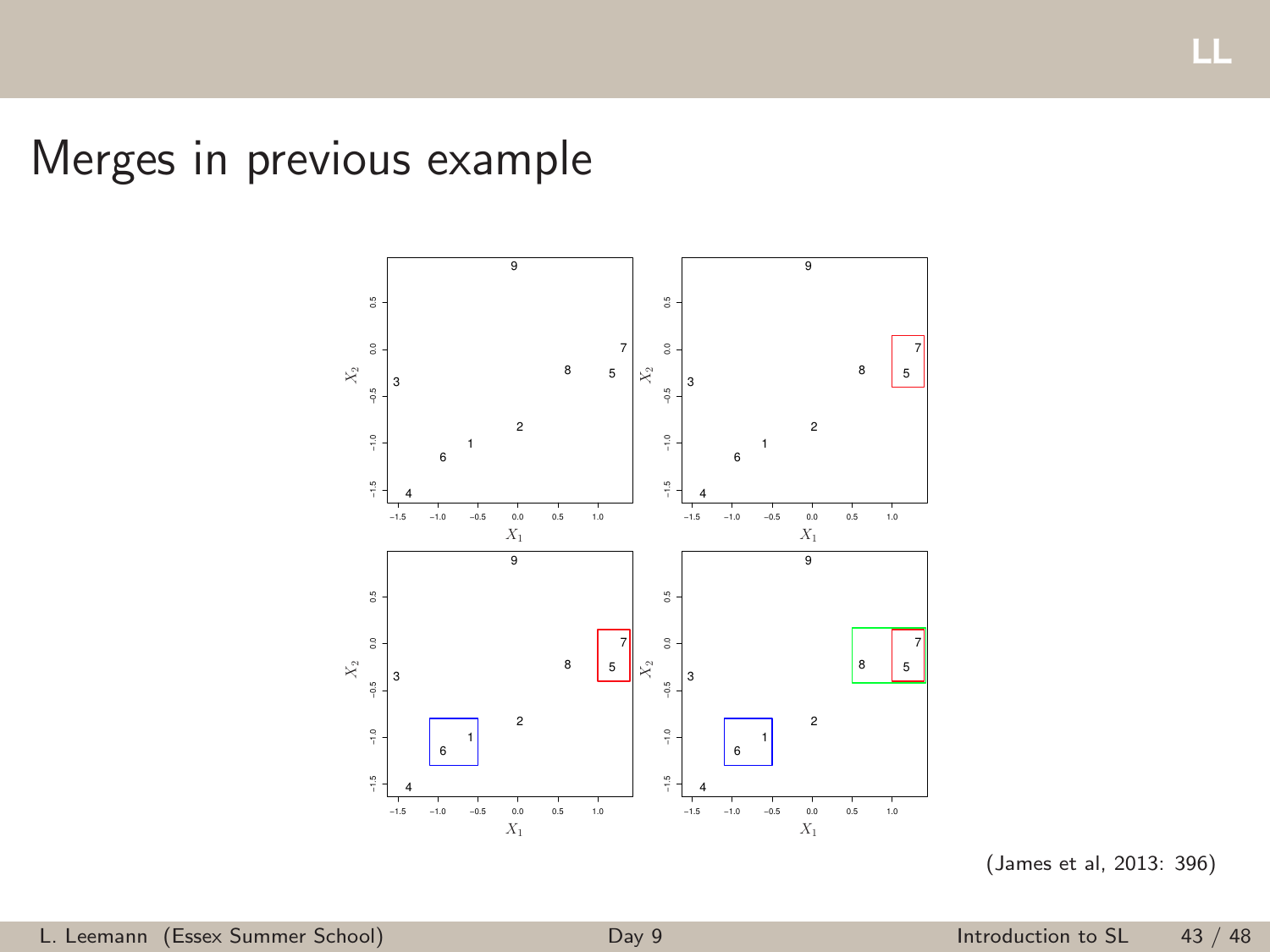# Types of Linkage

| Linkage  | Description                                                 |  |
|----------|-------------------------------------------------------------|--|
| Complete | Maximal inter-cluster dissimilarity. Compute all pair-      |  |
|          | wise dissimilarities between the observations in cluster    |  |
|          | A and the observations in cluster B, and record the         |  |
|          | largest of these dissimilarities.                           |  |
| Single   | Minimal inter-cluster dissimilarity. Compute all pairwise   |  |
|          | dissimilarities between the observations in cluster A and   |  |
|          | the observations in cluster B, and record the smallest      |  |
|          | of these dissimilarities.                                   |  |
| Average  | Mean inter-cluster dissimilarity. Compute all pairwise      |  |
|          | dissimilarities between the observations in cluster A and   |  |
|          | the observations in cluster B, and record the average of    |  |
|          | these dissimilarities.                                      |  |
| Centroid | Dissimilarity between the centroid for cluster A (a mean    |  |
|          | vector of length $p$ ) and the centroid for cluster B. Cen- |  |

troid linkage can result in undesirable inversions.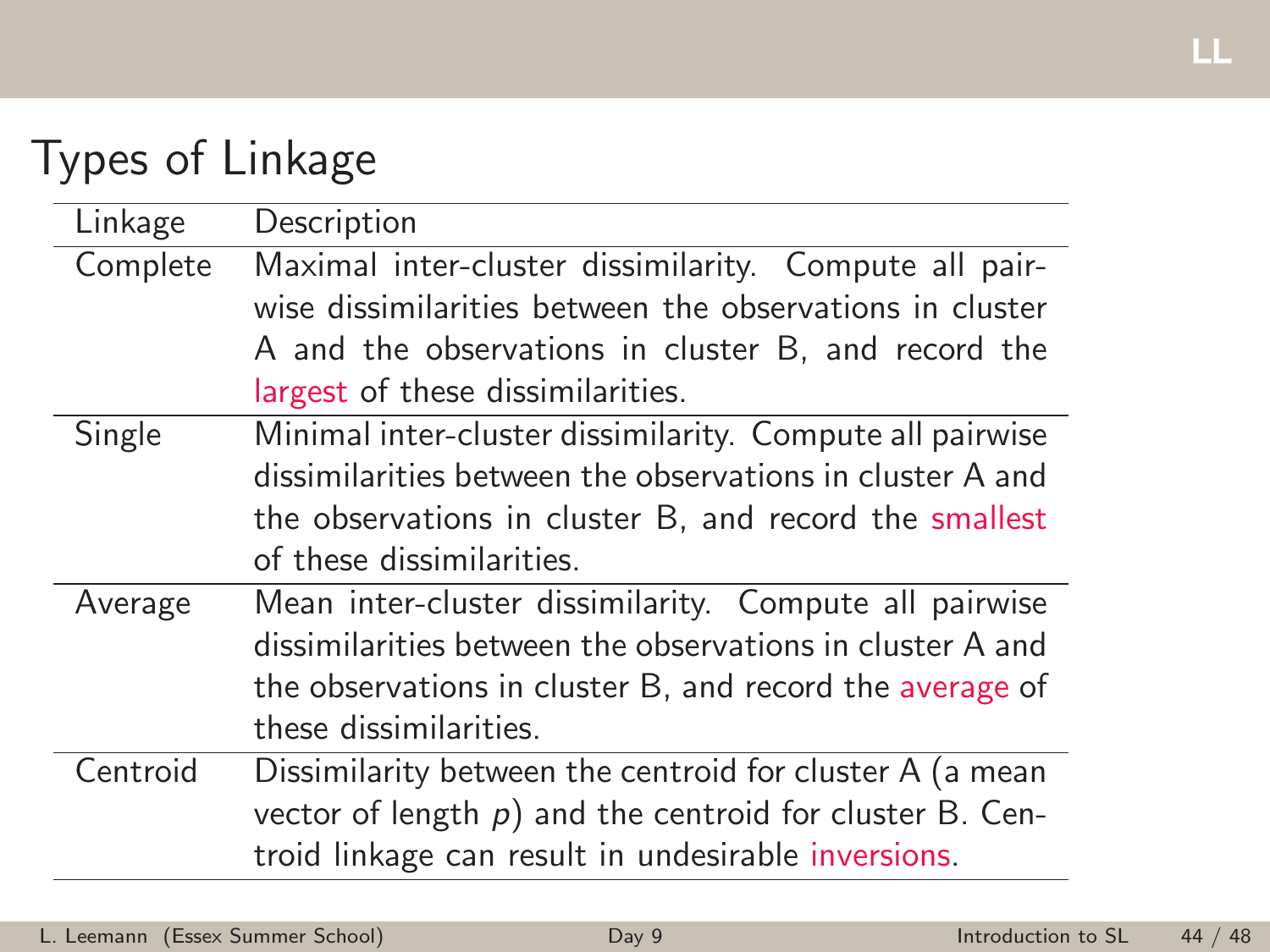# Choice of Dissimilarity Measure

- So far have used Euclidean distance
- An alternative is correlation-based distance which considers two observations to be similar if their features are highly correlated.
- This is an unusual use of correlation, which is normally computed between variables; here it is computed between the observation profiles for each pair of observations.



(James et al, 2013: 398)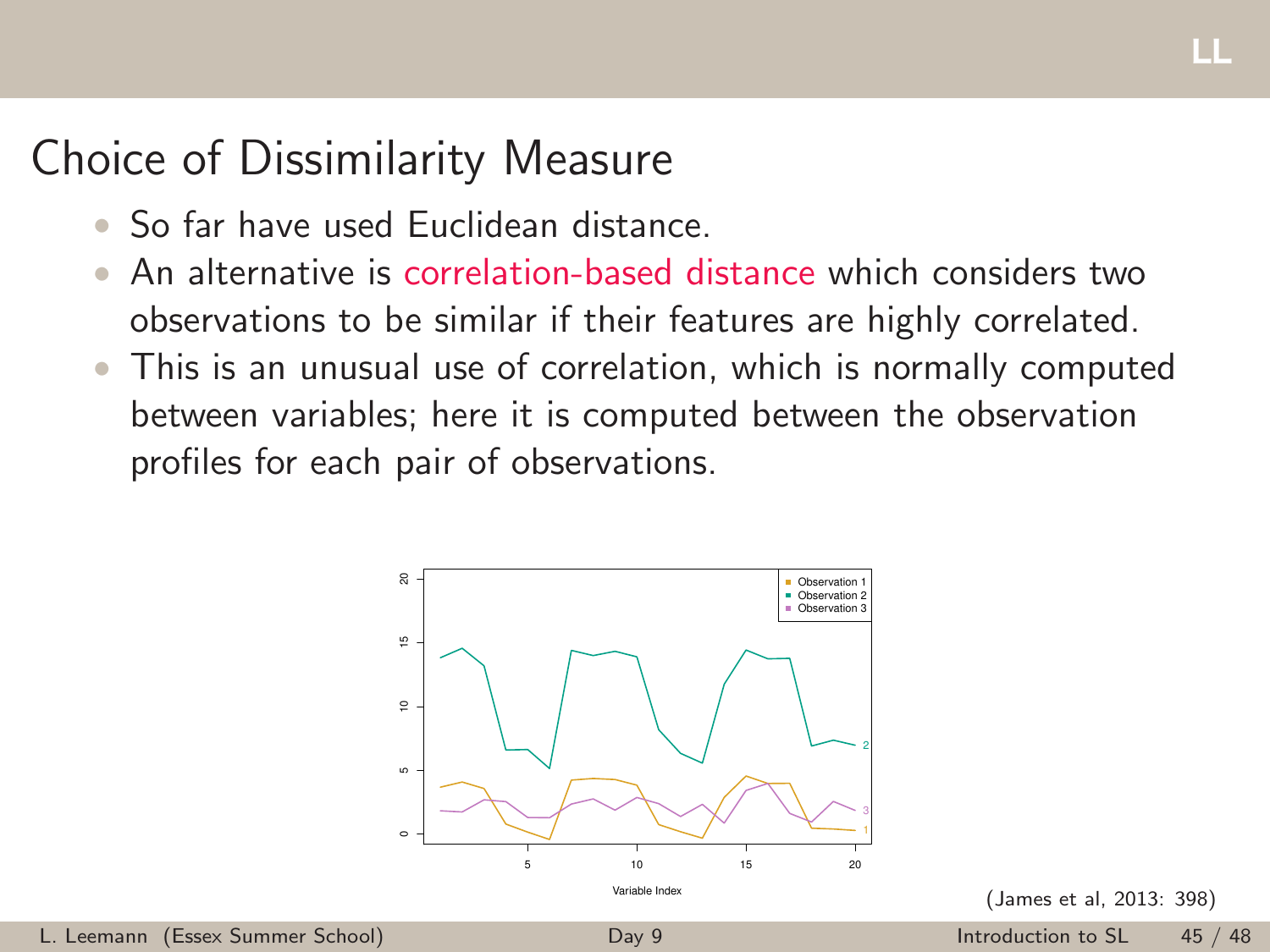# Scaling of the variables matters



(James et al, 2013: 399)

LL.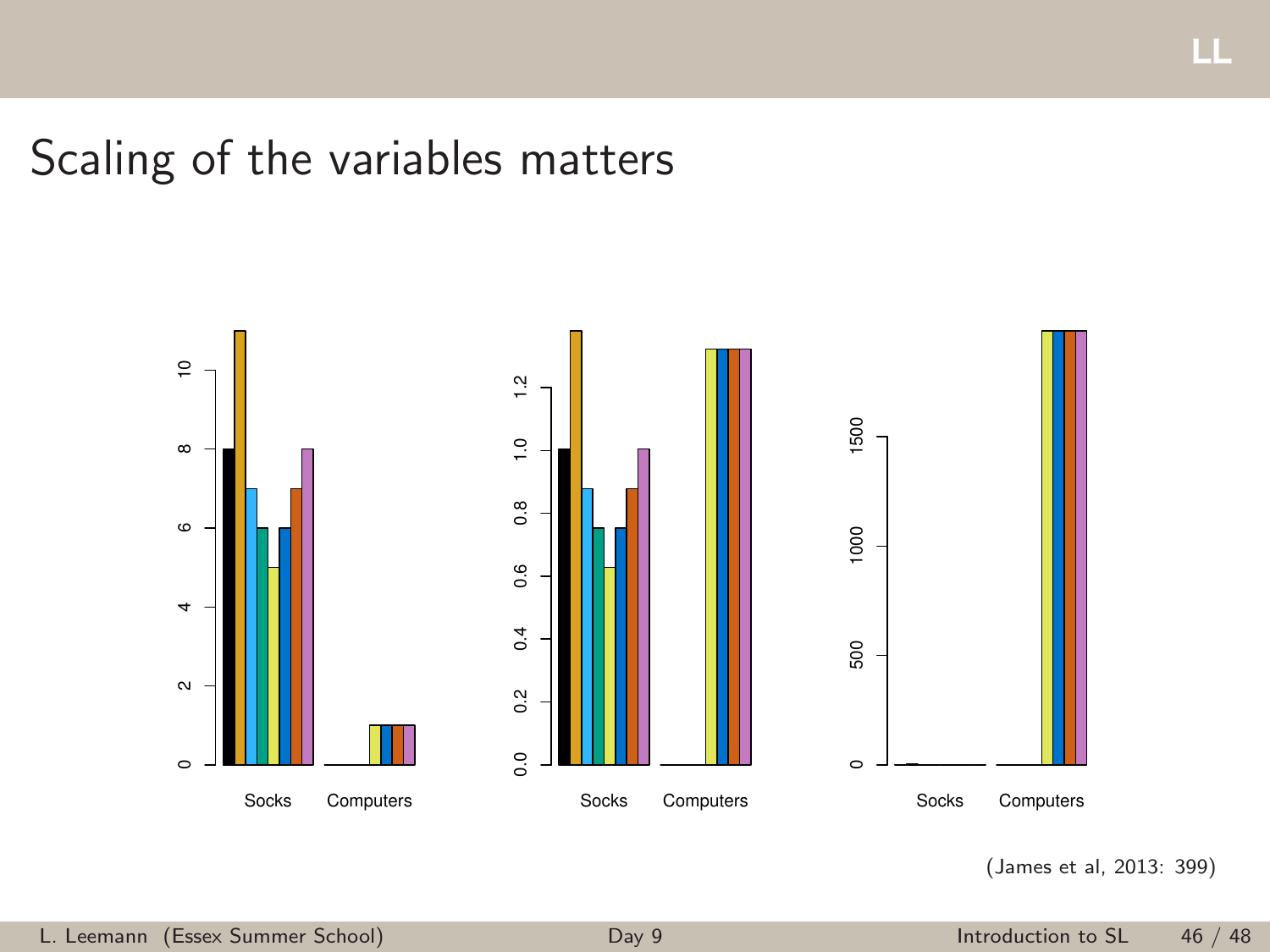## Practical issues

- Should the observations or features first be standardized in some way? For instance, maybe the variables should be centered to have mean zero and scaled to have standard deviation one.
- In the case of hierarchical clustering,
	- What dissimilarity measure should be used?
	- What type of linkage should be used?
- How many clusters to choose? (in both *K*-means or hierarchical clustering). Difficult problem. No agreed-upon method. See Elements of Statistical Learning, chapter 13 for more details.